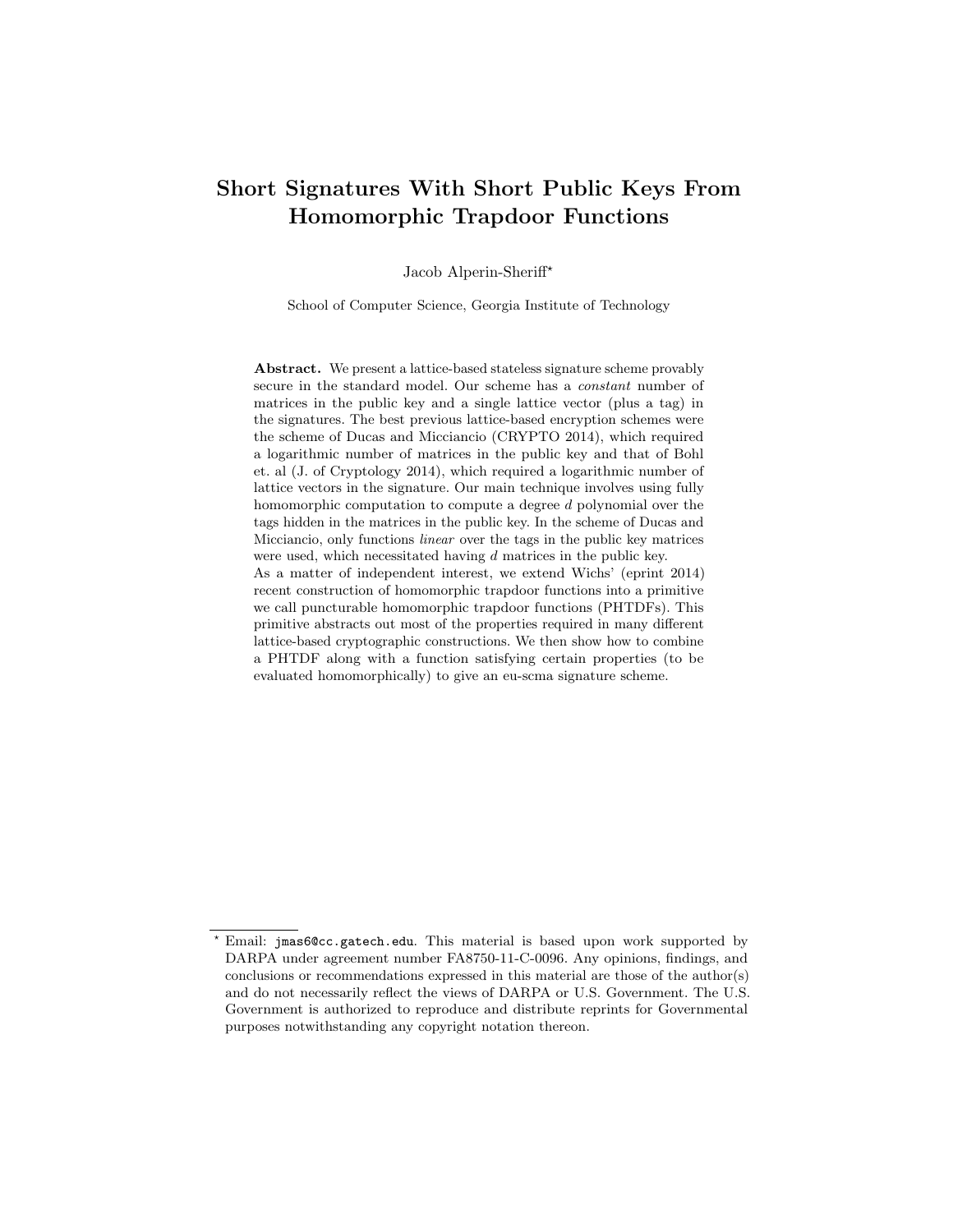## 1 Introduction

Lattice-based cryptography has made great strides since the original work of Ajtai [AD97, Ajt96]. In many areas, it holds its own in comparison to cryptography based on various quantum-insecure number-theoretic problems such as RSA and Diffie-Hellman. Variants of the very efficient commercial NTRUEncrypt scheme have been proved secure under worst-case lattice problems [HPS98, SS11]. Moreover, lattice-based cryptography has led to cryptographic primitives such as fully homomorphic encryption (FHE) which have not been realized at all under classical number-theoretic hardness assumptions [Gen09].

In the area of digital signatures, lattice-based cryptography is also able to hold its own–in the random oracle model. The work in this area [Lyu09, Lyu12, GLP12, DDLL13, BG14] has led to signature schemes which are very efficient. Signing is about as fast as in state-of-the-art schemes providing comparable security (in the random oracle model) based on quantum-insecure problems, and verification is much faster. On the downside, the key and signatures are quite a bit larger.

The gap in key size is even more pronounced for stateless signatures in the standard model. In state-of-the-art schemes based on the security of standard number-theoretic assumptions as RSA and decisional Bilinear Diffie-Hellman (BDH), [Wat09, HW09] both the public key and signatures contain only a constant number of "basic" elements (elements of  $\mathbb{Z}_N^*$  in the RSA scheme, group elements in the BDH-based scheme). This results in the public key and signatures having size *linear*  $(O(\lambda))$  in the security parameter. By contrast, even when using "compact" algebraic lattices [Mic02], the "basic" elements in lattice-based cryptography (matrices of a certain size in  $\mathbb{Z}_q$  for the public key, where q can usually be polynomial in  $\lambda$ , vectors of a certain size in  $\mathbb{Z}_q$  for the signatures) have size quasilinear  $(\tilde{O}(\lambda))$  in the security parameter. Moreover, the best known schemes require either a logarithmic number of "basic" elements in the public key [DM14] or a logarithmic number of "basic" elements in signatures [BHJ+14].

The efficient RSA-based scheme cited above [HW09] uses the well-studied prefix-guessing technique for achieving static security in signature schemes. In this technique, the simulator samples from the polynomially-sized set of shortest prefixes not found in the messages received from the adversary and then sets up the scheme so that a forgery on a message with that prefix lets the simulator solve RSA. A short public key is achieved by embedding trapdoors for all prefixes of the messages received by the adversary into the public key. The efficient BDH-based scheme [Wat09] is a generic transformation from an efficient fully secure identity-based encryption scheme. The techniques used in the RSA scheme does not appear to have an easy realization in the lattice setting, and since the most efficient known lattice-based fully secure identity-based encryption scheme requires a linear number of "basic" elements in the public key [ABB10], it also does not appear to be a productive avenue of investigation for improving efficiency in signatures. Instead of attempting to use these techniques, we turn to an area where lattice-based cryptography has proven to be particularly versatile: homomorphic computation.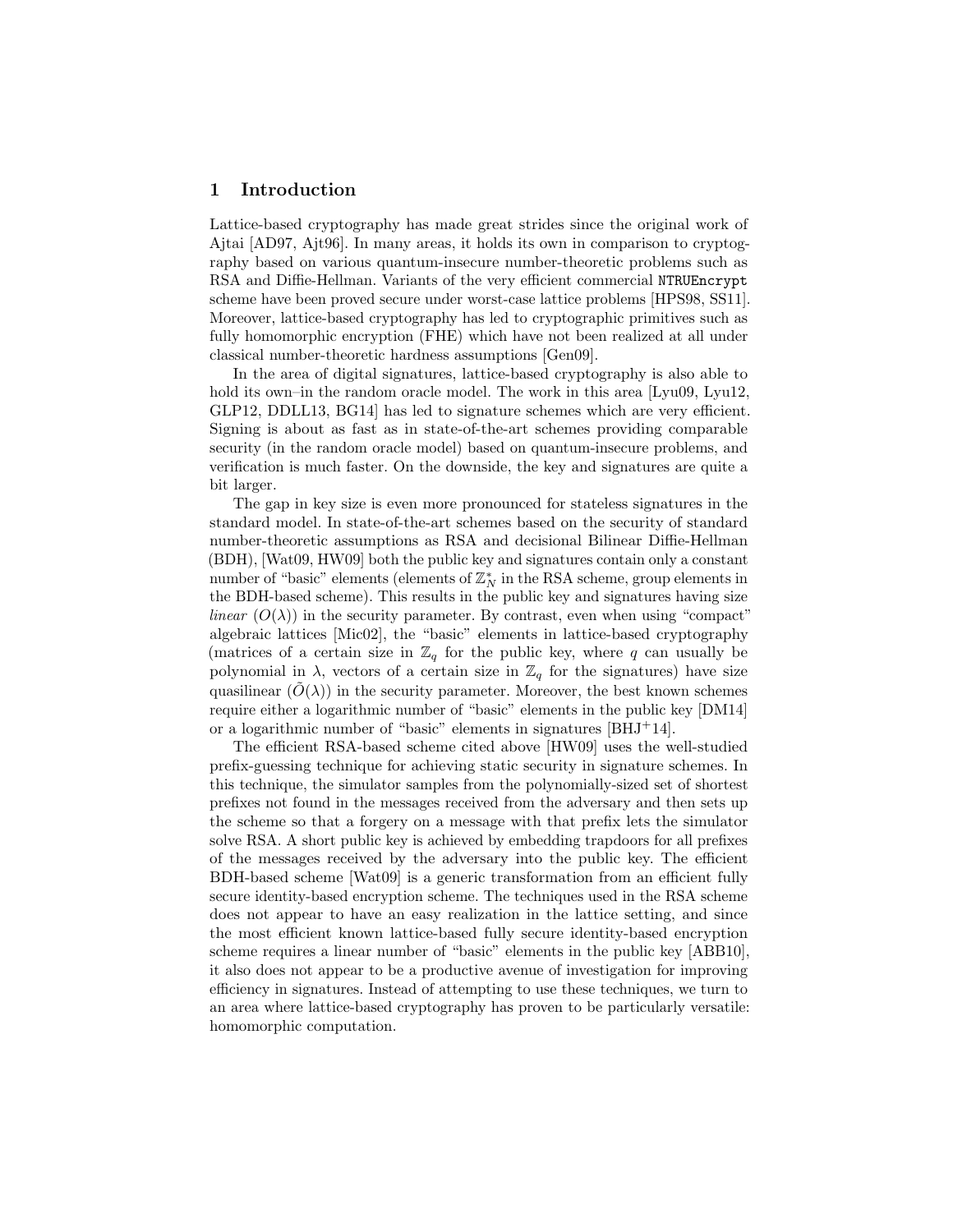## 1.1 Our Results

We present the first standard model construction of a lattice-based stateless signature scheme with short signatures and a constant number of matrices in the public key. The constant number of matrices does come at a price, as our scheme requires a significantly larger SIS parameter  $\beta$  (and correspondingly, a larger modulus  $q$ ) to achieve similar levels of security to previous schemes. See Figure 1.1 for a detailed comparison to previous works.

| Scheme             |                  | Pub. Key Secret Key Signature Reduction                    |          |                    | SIS param $\beta$                                  |
|--------------------|------------------|------------------------------------------------------------|----------|--------------------|----------------------------------------------------|
|                    |                  | $R_q^{1\times k}$ mat. $R_q^{k\times k}$ mat. $R_q^k$ vec. |          | loss               |                                                    |
| [LM08] $(Trees)$ ] |                  |                                                            | $\log n$ |                    | $\Omega(n^2)$                                      |
| [CHKP10]           | $n_{\rm c}$      | $n_{\rm}$                                                  | $\,n$    | Q                  | $\tilde{\Omega}(n^{3/2})$                          |
| [Boy10, MP12]      | $\boldsymbol{n}$ | $n_{\rm}$                                                  |          |                    | $\tilde{\Omega}(n^{7/2}), \tilde{\Omega}(n^{5/2})$ |
| $[BHJ^+14]$        |                  |                                                            | d.       | $(Q^2/\epsilon)^c$ | $\tilde{\Omega}(n^{5/2})$                          |
| [DM14]             |                  |                                                            |          | $(Q^2/\epsilon)^c$ | $\tilde{\Omega}(n^{7/2})$                          |
| This work          |                  |                                                            |          |                    | $\tilde{\Omega}(d^{2d} \cdot n^{11/2})$            |

In the above table, we have ignored constant factors to avoid clutter. The comparison is in the ring setting because as written, [LM08, DM14] have no realization over general lattices. Here,  $R_q = \mathbb{Z}_q[X]/\langle f(X) \rangle$  for some cyclotomic polynomial f of degree n, the modulus  $q \geq \beta \sqrt{n} \omega(\sqrt{\log n})$ , and  $k = O(\log q)$ . Q is the number of signatures queries made by the adversary and  $\epsilon$  is its success probability. For those schemes using the confined guessing technique, d is a value satisfying  $2Q^2/\epsilon < 2^{\lfloor c^d \rfloor}$  for an arbitrary constant  $c > 1$  (which governs a trade-off between public key size and the reduction loss). The reduction loss is the ratio  $\epsilon'/\epsilon$  between the success probability  $\epsilon'$  of the reduction and the success probability  $\epsilon$  of the adversary. In order to be secure against any PPT adversary succeeding with non-negligible probability, we need  $d = \omega(\log \log n)$ . For our scheme, we can choose d to be as large as  $O(\log(n)/\log(\log(n)))$  and still end up with a polynomial-sized SIS parameter  $\beta$ . However, it does have the downside that, choosing  $d = \log(n)$ , as in previous works using confined guessing, results in a SIS parameter of size  $n^{\tilde{O}(\log \log n)}$ .

Fig. 1. Comparison to previous standard-model lattice-based signature schemes in the ring setting

Our starting point is the recent scheme of Ducas and Micciancio [DM14], which combines the confined guessing technique of Böhl et al.  $[BHJ+14]$  with the "vanishing trapdoors" technique of Boyen [Boy10]. We provide two improvents to the scheme:

Instantiation Over General Lattices. The Ducas-Micciancio scheme only works in the ring-based setting. The reason for this is that, as written, the scheme requires that their tags (represented as matrices) commute with a certain structured matrix  $\mathbf{G} \in \mathbb{Z}_q^{n \times m}$  under multiplication. Over general lattices, the only tags which commute with  $G$  are scalar tags, and there are only a (small) polynomial number of these tags which are "short", while a superpolynomial number are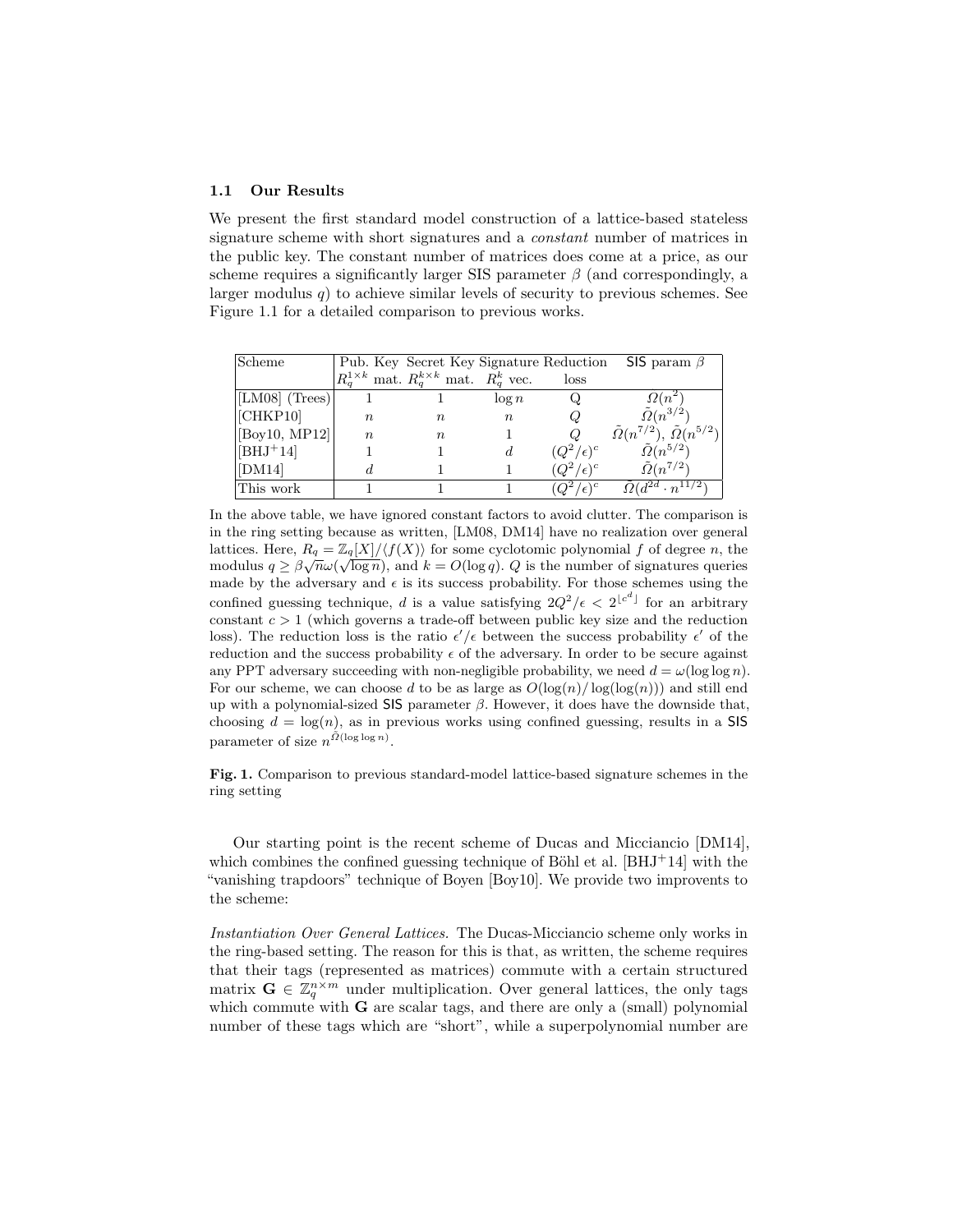required for the construction. As a result, they were forced to use the ring setting, where their tag space can be represented as ring elements, which do in fact commute with G.

To resolve this non-commutativity issue, we recall a technique which appears to have first been explicitly presented by [Xag13], although it appears earlier implicitly in an earlier work in the area of fully homomorphic encryption [BV11]. This technique involves a function which we denote (somewhat abusively) as  $\mathbf{G}^{-1}(\mathbf{U})$ , where the output of the function is a  $\{0,1\}^{m \times m}$  matrix **X** such that  $\mathbf{G}\mathbf{X} = \mathbf{U}$ . As a result, in order to multiply a tag **H** "commutatively" with **G**, we simply compute  $\mathbf{G} \cdot \mathbf{G}^{-1}(\mathbf{H}\mathbf{G}) = \mathbf{H}\mathbf{G}$ . As a further benefit, in the actual construction, the multiplication causes the size of the trapdoor to grow according to the norm of the tag, which forced them to use tags from a set with small norm. As  $G^{-1}(X)$  has small norm regardless of the size of X, our scheme is not subject to this restriction in terms of tag choice.

Homomorphic Computation of Trapdoors. Lattice-based signature schemes using the "vanishing trapdoors" technique of Boyen ( [Boy10, MP12, DM14]) involve homomorphically evaluating a function  $g = g_{(\mu,T)}$  over tags  $\hat{t}_i$  statistically hidden in matrices  $(A_0, A_1, \ldots, A_d)$  in the public key, where the function g to be evaluated is from a function family indexed by the message  $\mu$  being signed and (possibly) some additional set of tags  $T$  sampled randomly. The output of this function is a matrix  $\mathbf{A}_{(\mu,T)}$ , with an associated trapdoor, the size of which grows in a manner depending on the function  $g$  being evaluated. The trapdoor can be used by the signer to sample short vectors from some coset of a lattice constructed using  $\mathbf{A}_{(\mu,T)}$  whenever the tag hidden in  $\mathbf{A}_{(\mu,T)}$  is *invertible*; these preimages are combined with the tags  $T$  to form the signature. However, when the tag hidden is 0, we refer to  $\mathbf{A}_{(\mu,T)}$  as *punctured*, because in this case we can no longer sample short vectors, and in fact,  $\mathbf{A}_{(\mu,T)}$  can be used to embed a challenge for the SIS problem.

In order to make the signature scheme secure, the function family g must be such that we can choose two sets of  $d+1$  tags  $\hat{T}_1, \hat{T}_2$  to hide in the matrices in the public key such that the tags satisfy certain properties. The first set of tags is used in the actual signature scheme, and they must be such that for any message  $\mu$  and tags T, the tag associated with matrix  $\mathbf{A}_{(\mu,T)}$  is *invertible*. The second set of tags is used in the security reduction, and they must be such that we can (with non-negligible probability) produce a signature for each of the adversary's queried messages while ensuring that a forgery output by the adversary will result in a punctured  $\mathbf{A}_{\mu^*,T^*}$  with non-negligible probability.

In these previous schemes, the function  $g$  being computed was *linear* over the  $d+1$  tags in the public key. We use a technique from recent works works by Boneh et al.  $[BGG^+14]$  and Wichs et al.  $[GVW14]$  to allow us to homomorphically compute a degree d polynomial over these tags. This lets us use just two tagged matrices in the public key instead of d. Computation in these works was defined in terms of basic operations of addition, multiplication, addition-with-constant, and multiplication-by-constant. However, naive evaluation of computation over homomorphic trapdoors results in larger growth in the size of the trapdoor than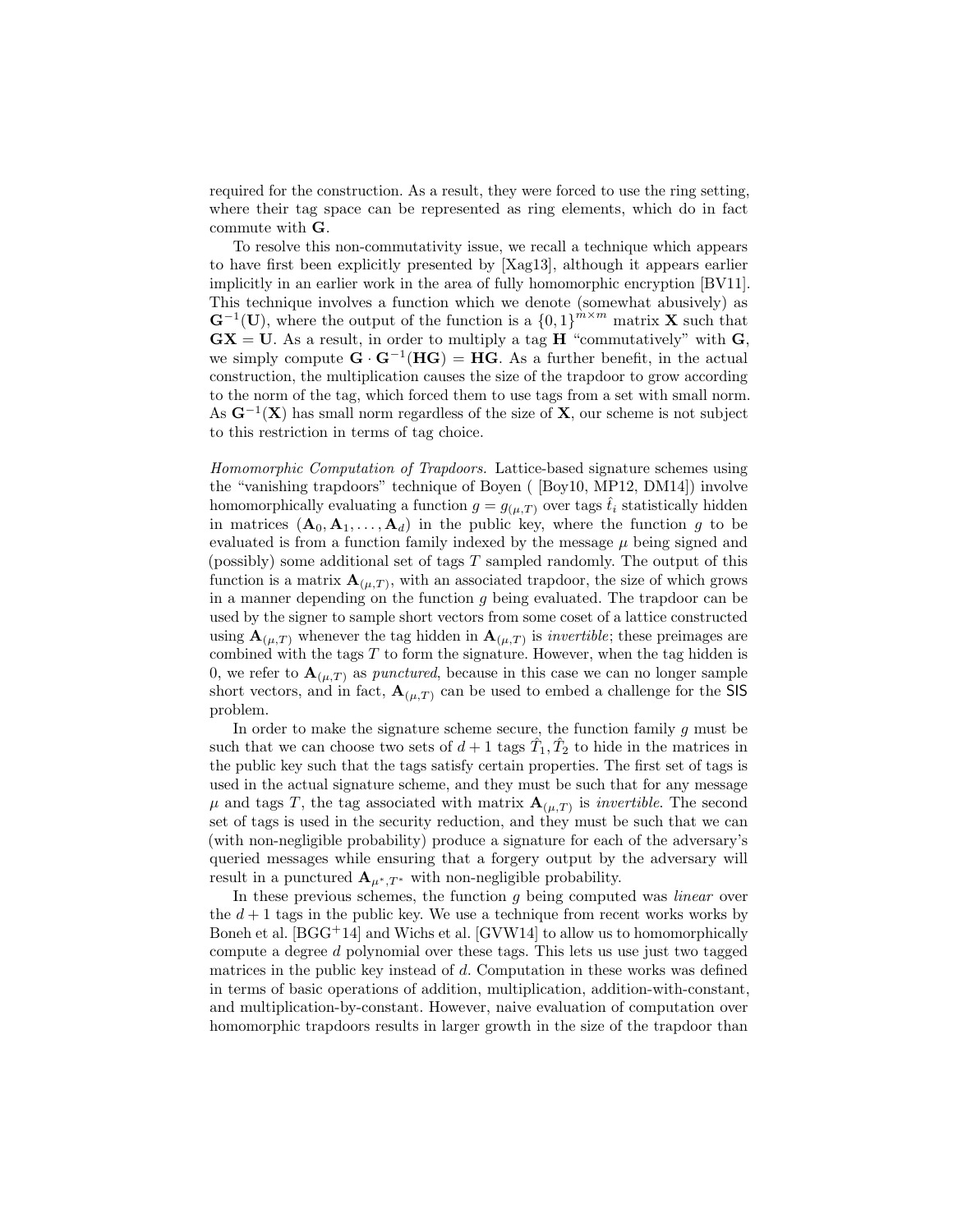is necessary. To reduce the growth of the trapdoor, we use the "right-associativity" technique for multiplication. This technique was developed by Brakerski and Vaikuntanathan [BV14] and by Alperin-Sheriff and Peikert [ASP14] in the context of bootstrapping the GSW homomorphic encryption scheme [GSW13]. Those two papers only used the technique with  $\{0, 1\}$  messages (tags in our context) which resulted in "quasi-additive" noise growth in the size of the (implicit) trapdoors. Here, we show that for tags of bounded size at most  $d$ , the technique allows us to homomorphically evaluate a degree d polynomial while causing the trapdoors to grow by a  $d^d$  poly $(n)$  factor.

Puncturable Homomorphic Trapdoor Functions. As a side contribution, we abstract out the properties required to construct "vanishing trapdoor"-based cryptographic primitives, including signatures, identity-based encryption and attributebased encryption, into a primitive we call puncturable homomorphic trapdoor functions (PHTDFs). These functions are an extension of the Wichs et al. definition of homomorphic trapdoor functions [GVW14]. A PHTDF consists of a tagged function space  $a_i$  with corresponding trapdoors  $r_i$ . One can homomorphically compute functions g of these  $a_i$ ,  $r_i$  to get a tagged function  $a^*$  and (if one knows the trapdoors for the original  $a_i$ ) trapdoor  $r^*$ . Whenever the tag associated with  $a^*$  is invertible, one can use the trapdoor  $r^*$  to invert the function  $f_{pk,a^*,x}$ , where  $x \in \mathcal{X}$  are indices.

For security, we require that for a punctured  $a^*$ , it should be difficult to find collisions  $x \neq x'$ ,  $u, u'$  such that  $f_{pk, a^*, x}(u) = f_{pk, a^*, x'}(u')$ , even given oracle access to an inverter for  $f_{pk,a_i,x}$  for arbitrary  $a_i$  with invertible tags and arbitrary  $\mathcal{X}$ .

We do not expect realizations of PHTDFs under the various classical assumptions (just as we do not expect realizations of fully homomorphic cryptography in general from those assumptions). However, we believe that building our signature scheme generically using a PHTDF makes the proof of security easier to follow. Perhaps more importantly, we believe that viewing "vanishing trapdoor"-based cryptographic primitives under this framework and focusing on the function  $q$ to be computed may lead to realizations of these primitives with smaller public keys.

Organization. The remainder of the paper is organized as follows. In Section 2 we recall some preliminary information about lattice-based cryptography. In Section 3 we define and construct puncturable homomorphic trapdoor functions (PHTDFs). In Section 4 we show how to use a PHTDF to construct a secure signature scheme given that the function  $g$  being homomorphically computed satisfies certain properties. In Section 5 we provide our main result, the explicit construction and analysis of the function g.

Acknowledgements. I would like to thank Léo Ducas and Daniele Micciancio for some helpful correspondence regarding their signature scheme in the early stages of this work. Thanks are also due to the anonymous PKC '15 reviewers and to my advisor Chris Peikert for their helpful comments. Thanks are due to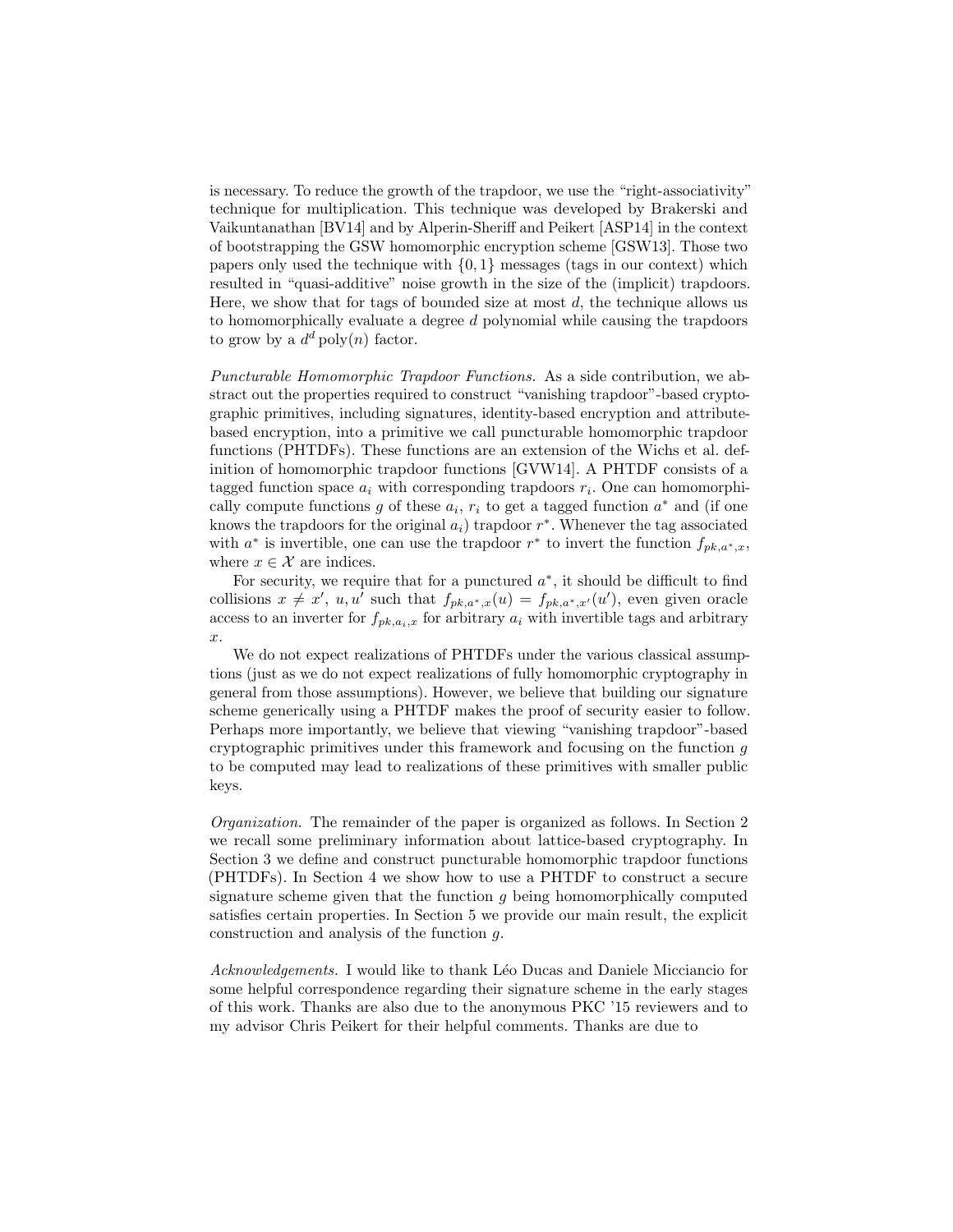# 2 Preliminaries

We write  $[d]$  for a positive integer d to denote the set  $\{1,\ldots,d\}$ . We denote vectors over  $\mathbb Z$  with lower-case bold letters (e.g.  $\mathbf x$ ), and matrices by upper-case bold letters (e.g. A). For an integer  $q \geq 2$ , we let  $\mathbb{Z}_q$  denote the ring of integers modulo q. We represent the elements of  $\mathbb{Z}_q$  as integers in  $(-q/2, q/2]$  and define  $|x| \in \mathbb{Z}_q$  by taking the absolute value of the representative in this range. We say that a function is *negligible*, written  $negl(n)$ , if it vanishes faster than the inverse of any polynomial in n. For a matrix  $\mathbf{X} \in \mathbb{R}^{n \times k}$ , the *largest singular value* (also known as the *spectral norm*) of **X** is defined as  $s_1(\mathbf{X}) = \max_{\|\mathbf{u}\| = 1} \|\mathbf{X}\mathbf{u}\|$ .

#### 2.1 Signatures

We briefly recall the standard definitions of digital signature schemes. A *signature* scheme SIG is a triple (Gen, Sign, Ver) of PPT (probabilistic polynomial time) algorithms, together with a message space  $\mathcal{M} = \mathcal{M}_{\lambda}$ . It is correct if, for all messages  $\mu \in \mathcal{M}_{\lambda}$ , Ver $(vk, \mu, \sigma) = 1$  holds true, except with negligible probability in  $\lambda$  over the choice of  $(sk, vk) \leftarrow$  Gen $(1^{\lambda})$  and  $\sigma \leftarrow$  Sign $(sk, \mu)$ .

We now recall the standard security definitions for digital signature schemes. Existential unforgeability under static chosen-message attack, or eu-scma, is as follows: the adversary A first outputs a list of message  $\mu_1, \ldots, \mu_Q$  to be signed, for some  $Q = \text{poly}(n)$ . The challenger then generates keys  $(vk, sk) \leftarrow$  Gen and signatures  $\sigma_i \leftarrow \mathsf{Sign}(sk, \mu_i)$  for each  $i \in [Q]$ , and sends vk and  $\{\sigma_i\}_{i \in [Q]}$ to A. Finally, A outputs an attempted forged signature  $(\mu^*, \sigma^*)$ . In order to satisfy eu-scma security, the probability that  $\mu^* \neq \mu_i$  for any  $i \in [Q]$  and that Ver( $vk, \mu^*, \sigma^*$ ) = 1 accepts should be negligible in the security parameter  $\lambda$ .

Existential unforgeability under adaptive chosen-message attack (eu-acma security) is defined in a similar manner. The difference is that under this notion, A receives the verification key  $vk$  before making any queries, and is allowed to make queries one at a time, receiving back a signature before having to make its next query.

A standard technique for achieving adaptive security from static security is chameleon hashing [KR00]. An efficient construction (which has an immediate analog over general lattices) requiring a constant number of matrices was given by Ducas and Micciancio [DM14]. As a result, we can use it to make our eu-scma signature scheme adaptively secure without increasing the asymptotic size of our public key by more than a constant factor.

#### 2.2 Lattices and Gaussians

A (full-rank) m-dimensional *integer lattice A* is an additive subgroup of  $\mathbb{Z}^m$  with finite index. This work is concerned with the family of integer lattices whose cryptographic importance was first demonstrated by Ajtai [Ajt96]. For integers  $n \geq 1$ , modulus  $q \geq 2$ , an m-dimensional lattice from this family is specified by an "arity check" matrix  $\mathbf{A} \in \mathbb{Z}_q^{n \times m}$ :

$$
\Lambda^{\perp}(\mathbf{A}) = \{ \mathbf{x} \in \mathbb{Z}^m : \mathbf{A}\mathbf{x} = \mathbf{0} \in \mathbb{Z}_q^n \} \subseteq \mathbb{Z}^m.
$$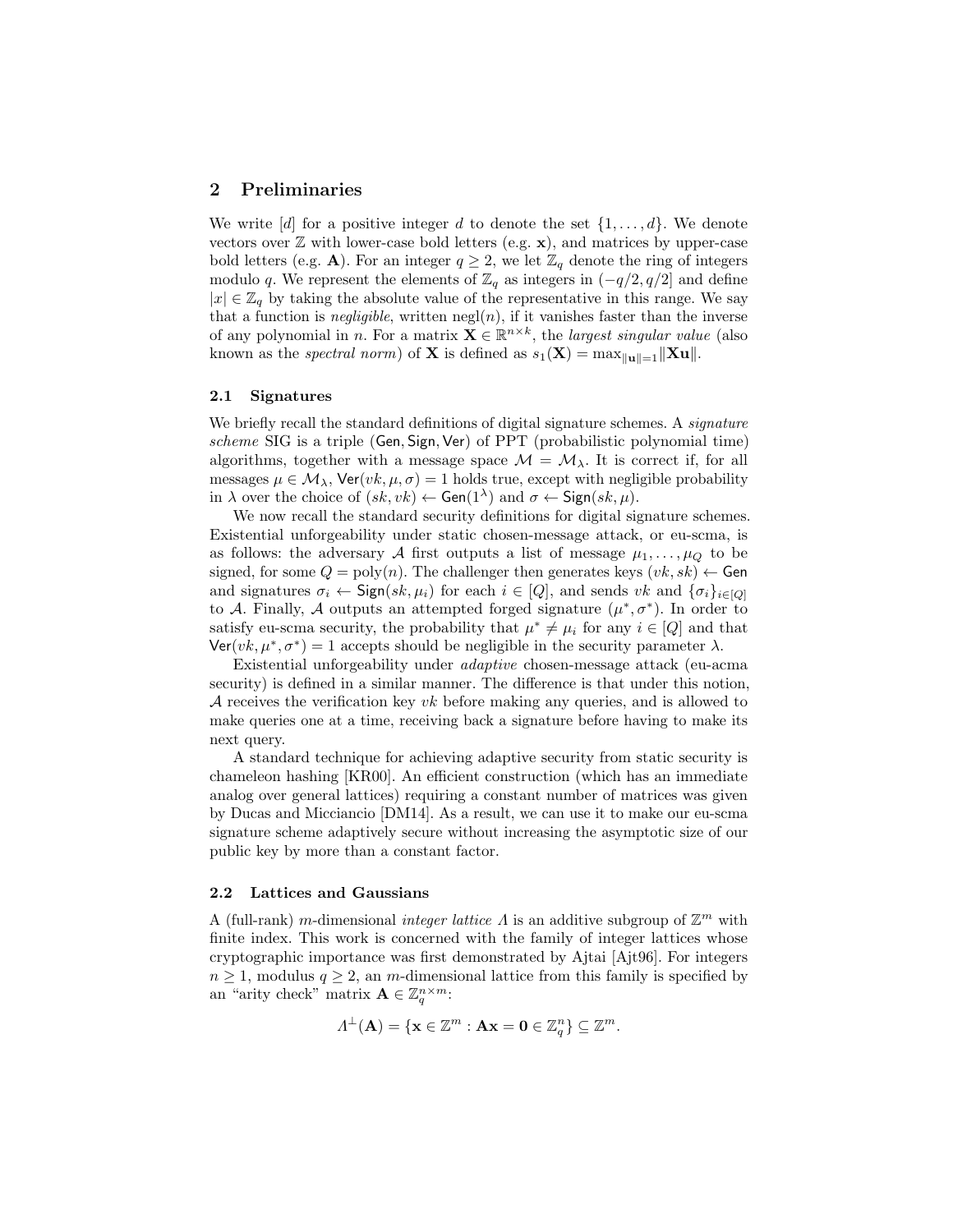For **y** in the subgroup of  $\mathbb{Z}_q^n$  generated by the columns of **A**, we define the coset

$$
\Lambda_{\mathbf{y}}^{\perp}(\mathbf{A}) = \{ \mathbf{x} \in \mathbb{Z}^m : \mathbf{A}\mathbf{x} = \mathbf{y} \bmod q \} = \Lambda^{\perp}(\mathbf{A}) + \bar{\mathbf{x}},
$$

where  $\bar{\mathbf{x}} \in \mathbb{Z}^m$  is an arbitrary solution to  $\mathbf{A}\bar{\mathbf{x}} = \mathbf{y}$ .

We briefly recall Gaussian distributions over lattices (for more details see [MR04, GPV08]). For  $s > 0$  and dimension  $m \geq 1$ , the Gaussian function  $\rho_s : \mathbb{R}^m \to (0,1]$  is defined as  $\rho_s(\mathbf{x}) = \exp(-\pi ||\mathbf{x}||^2 / s^2)$ . For a coset  $\Lambda + \mathbf{c}$  of a lattice Λ, the *discrete Gaussian distribution*  $D_{\Lambda+\mathbf{c},s}$  (centered at zero) assigns probability proportional to  $\rho_s(\mathbf{x})$  to each vector in the coset, and probability zero elsewhere.

We will need several standard facts about discrete Gaussians over lattices. First, for  $\epsilon > 0$  the *smoothing parameter* [MR04]  $\eta_{\epsilon}(A)$  of an *n*-dimensional lattice is a positive real value. We will not need its precise definition in this work. Instead, we recall the few relevant facts that we need; for more details, see, e.g., [MR04, GPV08, MP12].

**Lemma 2.1.** Let  $m \geq Cn \lg q$  for some constant  $C > 1$ .

- 1. For any  $\omega(\sqrt{\log n})$  function, we have  $\eta_{\epsilon}(\mathbb{Z}^n) \leq \omega(\sqrt{\log n})$  for some negligible  $\epsilon(n) = \text{negl}(n).$
- 2. With all but  $\text{neg}(n)$  probability over the uniformly random choice of  $A \in \mathbb{R}^{n \times m}$  $\mathbb{Z}_q^{n \times m}$ , the following holds: For  $e \leftarrow D_{\mathbb{Z}^m,r}$  where  $r = \omega(\sqrt{\log n})$ , the distribution of  $y = Ae \mod q$  is within  $negl(n)$  statistical distance of uniform, and the conditional distribution of **e** given **y** is  $D_{\Lambda_{\mathbf{y}}^{\perp}(\mathbf{A}), r}$ .
- 3. For any m-dimensional lattice  $\Lambda$ , any  $\mathbf{c} \in \mathbb{Z}^m$ , and any  $r \geq \eta_{\epsilon}(\Lambda)$  where  $\epsilon(n) = \text{negl}(n), \text{ we have } ||D_{\Lambda+\mathbf{c},r}|| \leq r\sqrt{m} \text{ with all but } \text{negl}(n) \text{ probability.}$ In addition, for  $\Lambda = \mathbb{Z}$  we have  $|D_{\mathbb{Z},r}| \leq r \cdot \omega(\sqrt{\log n})$  except with  $\text{negl}(n)$ probability. √
- 4. For any  $r > 0$ , and for  $\mathbf{R} \leftarrow D_{\mathbb{Z},r}^{n \times k}$ , we have  $s_1(\mathbf{R}) \leq r \cdot O(\sqrt{n} +$ k) except with  $negl(n)$  probability.
- 5. Let  $\Lambda \subset \mathbb{R}^m$  be a lattice and  $r \geq 2\eta_{\epsilon}(\Lambda)$  for some  $\epsilon \in (0,1)$ . Then for any  $\mathbf{c} \in \mathbb{R}^n$ ,  $\mathbf{y} \in \Lambda + \mathbf{c}$ , we have  $\Pr[D_{\Lambda + \mathbf{c}, r} = \mathbf{y}] \leq 2^{-n} \cdot \frac{1+\epsilon}{1-\epsilon}$ .

The SIS problem. For  $\beta > 0$ , the short integer solution problem SIS<sub>n,q, $\beta$ </sub> is an average-case version of the approximate shortest vector problem on  $A^{\perp}(\mathbf{A})$ . Given a uniformly random matrix  $\mathbf{A} \in \mathbb{Z}_q^{n \times m}$  for any  $m = \text{poly}(n)$ , the problem is to find a nonzero vector  $\mathbf{z} \in \mathbb{Z}^m$  such that  $\mathbf{A}\mathbf{z} = \mathbf{0} \bmod q$  and  $\|\mathbf{z}\| \leq \beta$ . For  $q \geq \beta \sqrt{n} \omega(\sqrt{\log n})$ , it has been shown that solving this problem with non-negligible success probability over the random choice of A is at least as hard as probabilistically approximating the classic Shortest Independent Vectors Problem (SIVP) on *n*-dimensional lattices to within  $\tilde{O}(\beta\sqrt{n})$  factors in the worst case. [Ajt96, MR04, GPV08]

#### 2.3 Trapdoors for Lattices

In this section, we recall the efficient trapdoor construction and associated sampling algorithm of Micciancio and Peikert [MP12], which is at the heart of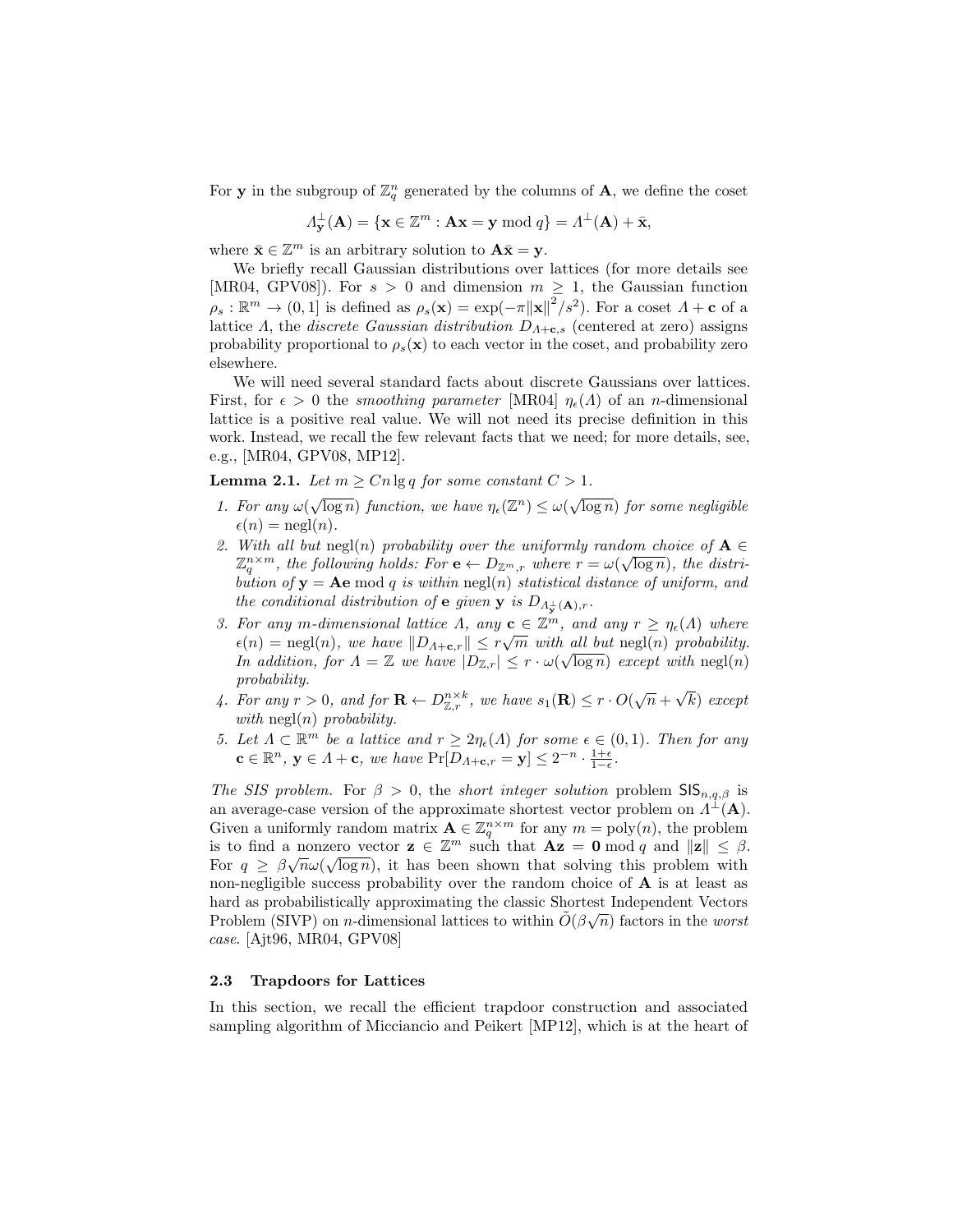our signature scheme. This construction uses a universal public "gadget" matrix  $\mathbf{G} \in \mathbb{Z}_q^{n \times w}$  for which there is an efficient discrete Gaussian sampling algorithm for any parameter  $r \ge \omega(\sqrt{\log n}) \ge \eta_{\epsilon}(\Lambda^{\perp}(\mathbf{G}))$  (for some  $\epsilon(n) = \text{negl}(n)$ ), i.e., an algorithm that, given any  $\mathbf{y} \in \mathbb{Z}_q^n$  and r, outputs a sample from  $D_{\Lambda^{\perp}_{\mathbf{y}}(\mathbf{G}),r}$ . For concreteness, as in [MP12] we take  $\mathbf{G} = \mathbf{I}_n \otimes [1, 2, 4, \dots, 2^{k-1}] \in \mathbb{Z}_q^{n \times nk}$  for  $k = \lceil \lg q \rceil$ . We will somewhat abuse notation by writing  $\mathbf{G}^{-1}(\mathbf{v})$  to denote computing the lexically first (using  $0 < 1$ ) binary vector  $\mathbf{x} \in \{0,1\}^{nk}$  such that  $\mathbf{Gx} = \mathbf{v}$ ; the vector will be unique if  $q = 2^{\ell}$ , but for other moduli (including the ones used in our scheme), there will potentially be more than one such vector.

Following [MP12], we say that an integer matrix  $\mathbf{R} \in \mathbb{Z}^{(m)\times nk}$  is a Gtrapdoor with tag **H** for  $A \in \mathbb{Z}_q^{n \times (m+nk)}$  if  $A\begin{bmatrix} R \\ I \end{bmatrix} = HG$  for some invertible matrix  $\mathbf{H} \in \mathbb{Z}_q^{n \times n}$ . If  $\mathbf{H} = \mathbf{0}$ , we say that **R** is a "punctured" trapdoor for **A**. We require the following two lemmas regarding these trapdoors.

Lemma 2.2 ([MP12]). There is a probabilistic polynomial time algorithm GenTrap $(\bar{\mathbf{A}}, \mathbf{H}, r)$  that on input a matrix  $\bar{\mathbf{A}} \in \mathbb{Z}_q^{n \times m}$ , a matrix  $\mathbf{H} \in \mathbb{Z}_q^{n \times n}$  and parameter  $r \ge \omega(\sqrt{\log(n)})$ , outputs a matrix  $\mathbf{A} := [\bar{\mathbf{A}} \mid -\bar{\mathbf{A}}\mathbf{R} + \mathbf{H}\mathbf{G}] \in \mathbb{Z}_q^{n \times (m+nk)}$ which is statistically close to uniform over the choice of  $\bf{R}$  as well as a matrix  $\mathbf{R} \in \mathbb{Z}_q^{m \times nk}$  such that if H is invertible, R is a G-trapdoor with tag H for A, while if  $H = 0$ , then **R** is a punctured trapdoor.

**Lemma 2.3** ([MP12]). Let R be a G-trapdoor for  $A \in \mathbb{Z}_q^{n \times m}$ . There is an efficient randomized algorithm SampleD( $\mathbf{A}, \mathbf{u}, \mathbf{R}, r$ ) that, given  $\mathbf{R}$ , any  $\mathbf{u} \in \mathbb{Z}_q^n$ , and any  $r \geq s_1(\mathbf{R}) \cdot \omega(\sqrt{\log n}) \geq \eta_{\epsilon}(\Lambda^{\perp}(\mathbf{A}))$  (for some  $\epsilon(n) = \text{negl}(n)$ ), samples from a distribution within negl(n) distance of  $D_{\Lambda_n^{\perp}(\mathbf{A}),r}$ .

# 3 Puncturable Homomorphic Trapdoor Functions

In this section we define and describe our construction of puncturable homomorphic trapdoor functions, a primitive that abstracts out the properties required for our signature scheme, as well as those for many other lattice-based cryptographic primitives.

## 3.1 Definition

Our definition is an extension of the Wichs et al. definition of homomorphic trapdoor functions [GVW14]. A puncturable homomorphic trapdoor function (PHTDF) scheme consists of six polynomial-time algorithms (Gen, GenTrap, f, Invert, Eval $_{pk}^{td}$ , Eval $_{pk}^{func}$ ) with the following syntax:

 $pk \leftarrow$  Gen(1<sup> $\lambda$ </sup>) generates the public key. The parameter  $\lambda$  also defines a tag space

 $\mathcal{T}$ , a trapdoor space  $\mathcal{R}$ , a tagged function space  $\mathcal{A}$ , an index space  $\mathcal{X}$ , an

 $\frac{1}{1}$  Technically, the function space is also parameterized by the public key and the index space.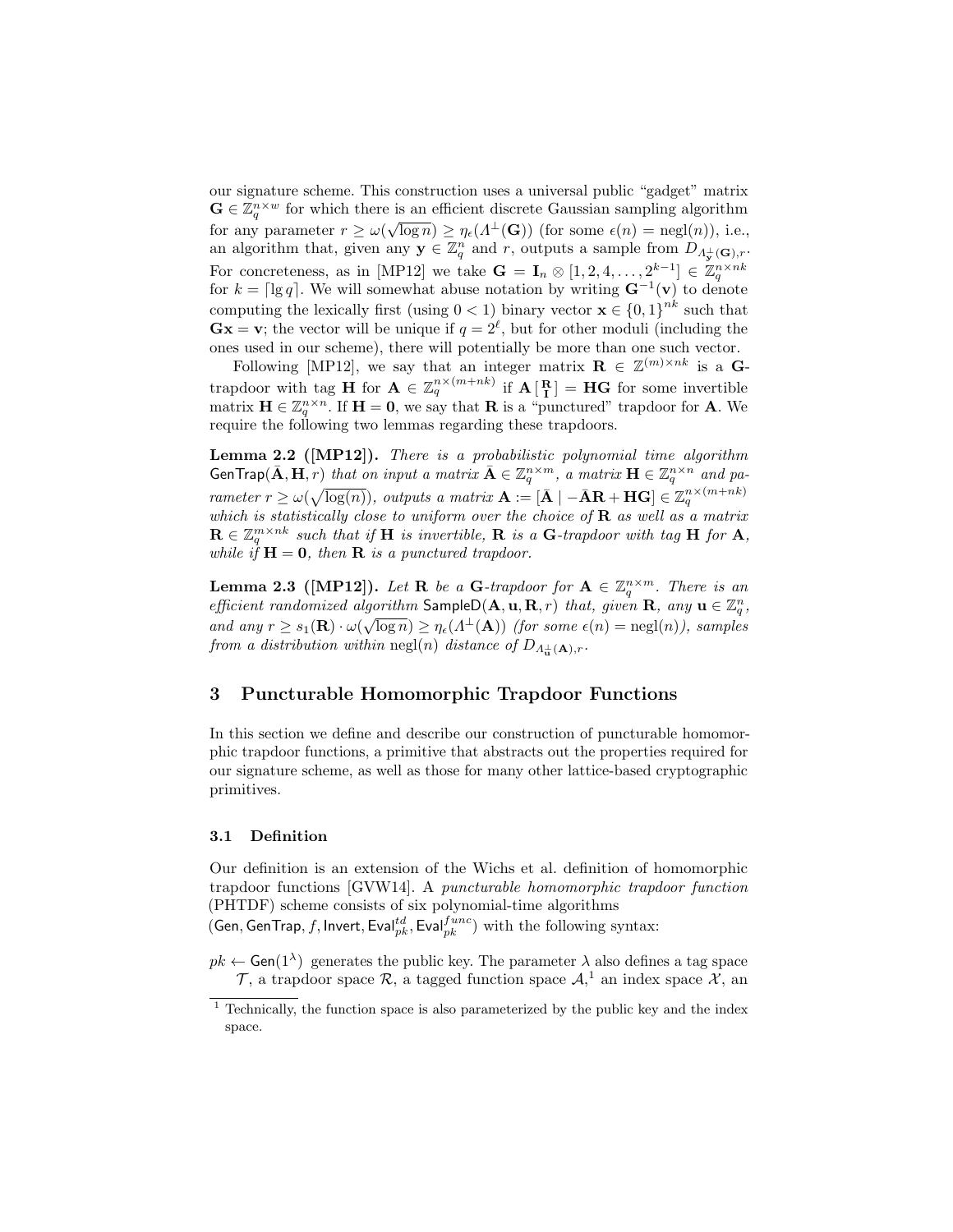input space  $U$  and an output space  $V$ . We also need an efficiently sampleable key distribution  $D_{\mathcal{R}}$  over  $\mathcal{R}$ , a parameterized input distribution  $D_{\mathcal{U},s}$  over  $\mathcal{U}$ and a tag set distribution  $D_{\mathcal{T}^{\ell}}$  over  $\mathcal{T}^{\ell}$ . We also need to be able to sample V uniformly at random.

- $(a, r) \leftarrow$  GenTrap $(pk, t)$  generates a trapdoor  $r \leftarrow D_{\mathcal{R}}$  for  $(pk, a \in \mathcal{A})$ , with t the tag associated with a. We need the distribution of a to be statistically close to uniform over A. We define the auxiliary function  $\text{Tag}(pk, a, r)$  to output  $t \in \mathcal{T}$  if t is the tag associated with a and r is a trapdoor for a.
- $f_{pk,a,x}: \mathcal{U} \to \mathcal{V}$  is a deterministic function (not necessarily injective) indexed by  $x \in \mathcal{X}$ , and  $pk, a \in \mathcal{A}$ .
- Invert<sub>r,pk,a,x,s</sub> :  $V \rightarrow U$  is a *puncturable* probabilistic inverter indexed by  $x \in \mathcal{X}$ ,  $r \in \mathcal{R}$  and  $pk, a \in \mathcal{A}$ . The parameter  $s \in \mathbb{R}$  relates to some property Prop:  $U \rightarrow \mathbb{R}$  of the desired inverse when the function space is not injective. We need to be able to find an inverse u such that  $\text{Prop}(u) \leq s$  (with overwhelming probability) whenever the tag t associated with  $a$  is *invertible* and whenever the trapdoor  $r$  is strong enough to invert with parameter  $s$ . If these conditions are not fulfilled, it outputs ⊥.
- $r^* \leftarrow \textsf{Eval}^{td}_{pk}(g, \{(a_i, r_i)\}_{i \in [\kappa]}, T), a^* \leftarrow \textsf{Eval}^{func}_{pk}(g, \{a_i\}_{i \in [\kappa]}, T)$  are deterministic trapdoor/function homomorphic evaluation algorithms. The algorithms take as input some function  $g: \mathcal{T}^{\kappa} \times \mathcal{T}^{\ell} \to \mathcal{T}$ , a set of tags  $T = \{t_j\}_{j \in [\ell]} \in \mathcal{T}$ , as well as values  $a_i \in \mathcal{A}$ ,  $r_i \in \mathcal{R}$ . The outputs are  $r^* \in \mathcal{R}$  and  $a^* \in \mathcal{A}$ .

Correctness of Evaluation. Let  $(pk) \leftarrow$  Gen $(1^{\lambda})$ ,  $\hat{T} = \{\hat{t}_i \in \mathcal{T}\}_{i \in [\kappa]}, T = \{t_j \in$  $\mathcal{T} \}_{j \in [\ell]}, (r_i, a_i) \leftarrow \mathsf{GenTrap}(pk, \hat{t}_i)$ . Let  $g: \mathcal{T}^\kappa \times \mathcal{T}^\ell \rightarrow \mathcal{T}$  and let  $t^* := g(\hat{T}, T)$ . We require that for

$$
r^* \leftarrow \textsf{Eval}^{td}_{pk}(g, \{(a_i, r_i)\}_{i \in [\kappa]}, T), \quad a^* \leftarrow \textsf{Eval}^{func}_{pk}(g, \{a_i\}_{i \in [\kappa]}, T)
$$

we have that  $r^*$  is a trapdoor for  $(pk, a^*)$ , and that  $t^*$  is the tag associated with  $a^*$ .

Leveled relaxation: In a leveled fully homomorphic scheme, each trapdoor  $r_i \in \mathcal{R}$  has an associated level of noise  $\beta_i \in \mathbb{R}$ . The noise level  $\beta^*$  of the homomorphically computed key  $r^*$  is larger than the initial noise levels, and depends in concrete instantiations on the function  $q$  (and the method by which it is computed), the initial trapdoors  $r_i$ , and the tags  $\hat{t}_i \in \mathcal{T}$ . If the noise level  $\beta^*$  >  $\beta_{max}$  for some threshold  $\beta_{max}$ , the trapdoor will not be strong enough to compute  $\textsf{Invert}_{r,pk,a,x,s}$ , thus limiting the type of functions g that can be computed.

**Definition 3.1.** We call a function g admissible with parameter s on the set of tags  $\hat{T} := \{t_i\}_{i \in [\kappa]}, \text{ if, whenever, the initial trapdoors } r_i \text{ have noise levels } \beta_i \leq$  $\beta_{init} = \omega(\sqrt{\log n})$ ,  $r^*$  will have noise level  $\beta^* \leq s/\omega(\sqrt{\log n})$  with overwhelming probability.

In our concrete construction below, the trapdoors will be matrices  $\mathbf{R}_i$ , and we measure the noise level using the spectral norm  $s_1(\mathbf{R}_i)$ .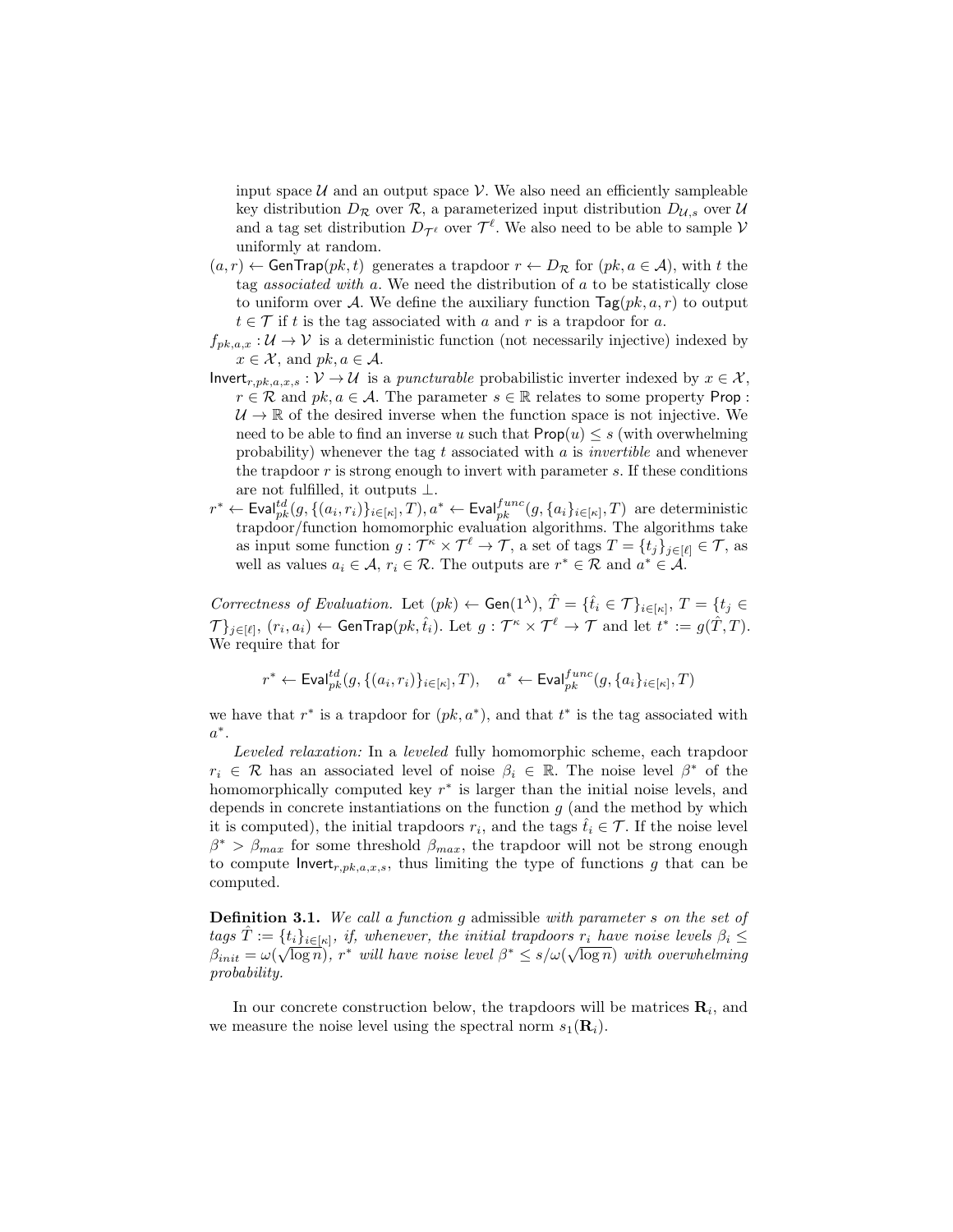Distribution Equivalence of Inversion. We require the following statistical indistinguishability for  $pk \leftarrow Gen(1^{\lambda})$ , trapdoor/function pair  $(r, a)$  with an invertible tag  $t$ :

$$
(pk, r, a, x, u, v) \stackrel{s}{\approx} (pk, r, a, x, u', v')
$$

where  $x \in \mathcal{X}$  is arbitrary,  $u \leftarrow D_{\mathcal{U},s}$ ,  $v := f_{pk,a,x}(u)$ ,  $v' \leftarrow \mathcal{V}$  and  $u' \leftarrow$ Invert $r_{r,pk,a,x,s}(v')$ .

Security for PHTDFs. Our security definition allows us to use a PHTDF easily as a building block in our construction of a secure signature scheme. Roughly, we need it to be difficult, given two *punctured* trapdoor functions  $a^{(1)}$ ,  $a^{(2)}$  computed using a function  $g: \mathcal{T}^{\kappa} \times \mathcal{T}^{\ell} \to \mathcal{T}$  admissible with parameter s, to find a collision  $u, u', x, x' \in \mathcal{U}$ , with  $x \neq x' \in \mathcal{X}$  such that  $f_{pk,a^{(1)},x}(u) = f_{pk,a^{(2)},x'}(u')$ , even given oracle access to inversion queries for non-punctured functions  $a'$  computed using that same function g.

The security game between an adversary  $\mathcal A$  and a challenger  $\mathcal C$  is parameterized by a security parameter  $\lambda$ , as well as a function  $g: \mathcal{T}^{\kappa} \times \mathcal{T}^{\ell} \to \mathcal{T}$  and set of tags  $\hat{T} := \{t_i\}_{i \in [\kappa]}$  such that g is admissible with some parameter s on the set of tags  $\hat{T}$ :

- 1. C runs  $pk \leftarrow$  Gen(1<sup> $\lambda$ </sup>) and then computes  $(a_i, r_i) \leftarrow$  GenTrap( $pk$ ,  $\hat{t}_i$ ) for each  $i \in [\kappa]$ . A is given pk and  $\{a_i\}$ .
- 2. A may make inversion queries. To query, A sends some  $v \in \mathcal{V}, x \in \mathcal{X}$ and some  $T' := \{t'_j\}_{j \in [\ell]}$  such that  $g(T, T')$  is invertible. C computes  $r' \leftarrow$  $\textsf{Eval}^{td}_{pk}(g, \{(a_i, r_i)\}, T')$  as well as  $a' \leftarrow \textsf{Eval}^{func}_{pk}(g, \{a_i\}, T')$ , samples  $u \leftarrow$ Invert<sub>r',pk,a',x,s</sub>(v) and returns u to A.
- 3.  $\mathcal{A}(1^{\lambda})$  outputs tag sets  $T^{(1)} := \{t_j^{(1)}\}, T^{(2)} := \{t_j^{(2)}\} \in \mathcal{T}^{\ell}$  which satisfy  $g(\hat{T}, T^{(1)}) = g(\hat{T}, T^{(2)}) = 0$ , as well as  $(u^{(1)}, u^{(2)} \in \mathcal{U}, x^{(1)} \neq x^{(2)} \in \mathcal{X})$ , and wins if  $f_{pk, a^{(1)}, x^{(1)}}(u^{(1)}) = f_{pk, a^{(2)}, x^{(2)}}(u^{(2)})$ , where  $\mathsf{Prop}(u^{(1)})$ ,  $\mathsf{Prop}(u^{(2)}) \leq s$ and  $a^{(b)} \leftarrow \text{Eval}_{pk}^{func}(g, \{(a_i)\}, T^{(b)})$  for  $b \in \{1, 2\}.$

We say the PHTDF satisfies  $(\lambda, q, \{t_i\})$ -collision resistance when punctured (CRP) security if every PPT adversary has a negligible probability of success in the above game.

#### 3.2 Construction: Basic Algorithms

Our explicit lattice-based construction of PHTDFs is as follows. While our construction is written over general lattices, it may be instantiated easily in the ring setting. We have a lattice dimension parameter  $n := \lambda$  and a prime modulus ring setting. We have a lattice dimension parameter  $n := \lambda$  and a prime modulus  $q > 2$ . Other parameters include  $\bar{m} = O(n \log q)$ ,  $k = \lceil \log_2 q \rceil$ ,  $r = \omega(\sqrt{\log n})$ ,  $m = \bar{m} + nk.$  We let  $\mathcal{A} = \mathbb{Z}_q^{n \times nk}, \mathcal{R} = \mathbb{Z}_q^{\bar{m} \times nk}, D_{\mathcal{R}} = D_{\mathbb{Z},r}^{\bar{m} \times nk}, \mathcal{X} = \{-1,0,1\}^{\bar{m}},$  $\mathcal{U}=\mathbb{Z}_q^m,\, D_{\mathcal{U},s}=D^m_{\mathbb{Z},s},\, \mathcal{V}=\mathbb{\overset{\circ}{\mathbb{Z}}}{}_q^n.$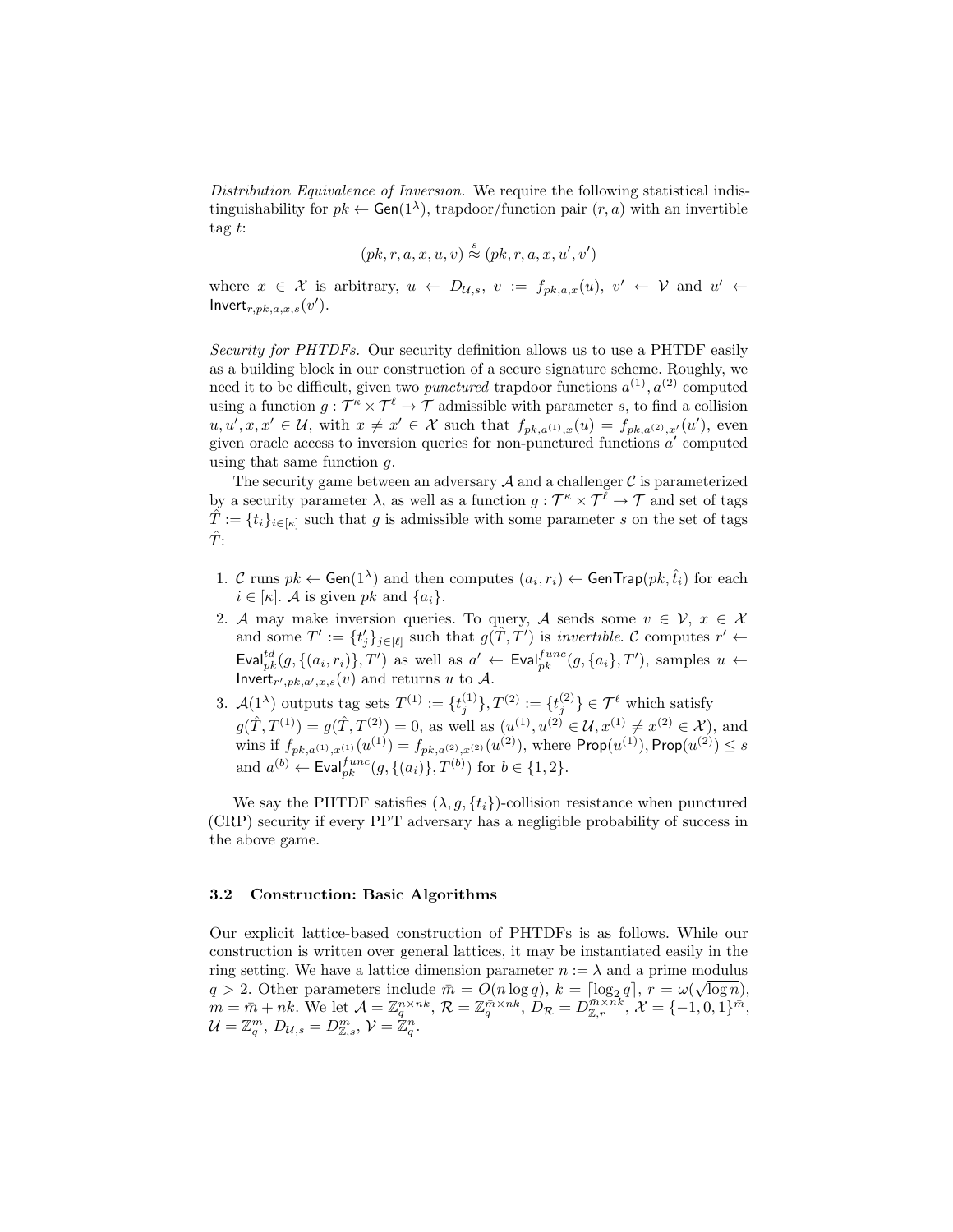Tags. We first consider the general lattice setting. For a degree-n polynomial  $f(x)$ , the ring  $R_q = \mathbb{Z}_q[x]/\langle f(x) \rangle$  has a standard embedding into  $M_n(\mathbb{Z}_q)$  [ABB10]. The embedding sets the *i*<sup>th</sup> row of the matrix **H** corresponding to  $g(x) \in R_q$  to the coefficients (in increasing order of degree) of  $x^{i-1}g(x) \mod R_q$ . By choosing  $f(x)$  to be irreducible over  $\mathbb{Z}_q$ , we ensure that  $R_q$  is a field, and set  $\mathcal{T} = R_q$ . In this setting, there are some operations that can only be done over the subring of scalar elements  $\{tI_n\} \subset \mathcal{T}$ , because for technical reasons, the tags must be commutative under multiplication with respect to arbitrary matrices.

When using our construction in the ring setting, some care must be taken in constructing the embedding; see [DM14] for an instantiation of a tag space that will work for our scheme as well.

Gen(1<sup> $\lambda$ </sup>): Choose  $\bar{\mathbf{A}}, \mathbf{B} \leftarrow \mathbb{Z}_q^{n \times \bar{m}}$ , and output  $pk = (\bar{\mathbf{A}}, \mathbf{B})$ .  $\mathsf{GenTrap}(\bar{\mathbf{A}}\in \mathbb{Z}_q^{n\times \bar{m}}, \mathbf{H}\in \mathcal{T})\text{ : Output } (\mathbf{A}\ =\ [\bar{\mathbf{A}}\ \ | \ \mathbf{C}],\mathbf{R})\ \leftarrow\ \mathsf{GenTrap}(\bar{\mathbf{A}},\mathbf{H},r)$ using Lemma 2.2.

 $\mathsf{Tag}_{pk=\tilde{\mathbf{A}}}(\mathbf{C}\in\mathbb{Z}_q^{n\times nk},\mathbf{R}): \text{ Compute } \mathbf{X}=[\bar{\mathbf{A}}\mid \mathbf{C}]\left[\begin{smallmatrix}\mathbf{R}\\ \mathbf{I}\end{smallmatrix}\right]. \text{ If } \mathbf{X}=\mathbf{H}\mathbf{G} \text{ for some } \mathbf{H},$ output H.

 $f_{\mathbf{A}=[\bar{\mathbf{A}}|\mathbf{C}],\mathbf{x}\in\mathcal{X}}(\mathbf{u}\in\mathcal{U})$ : Let  $\mathbf{z}=(\mathbf{u},\mathbf{x})\in\mathbb{Z}_q^{m+\bar{m}}$ . Output  $\mathbf{v}:=[\mathbf{A}\mid\mathbf{B}]\mathbf{z}$ .

 $\textsf{Invert}_{\mathbf{A}=[\bar{\mathbf{A}}] \mathbf{C}], \mathbf{R} \in \mathcal{R}, \mathbf{x} \in \mathcal{X}, s \in \mathbb{R}}(\mathbf{v} \in \mathcal{V})$ : Compute  $\mathbf{H} = \textsf{Tag}(\mathbf{A}, \mathbf{R})$ . If  $\mathbf{H} = 0$  or  $\mathbf{H} =$  $\perp$  or if the parameter  $s < s_1(\mathbf{R}) \cdot \omega(\sqrt{\log n})$ , output  $\perp$ . Otherwise, output **u** ← SampleD( $\mathbf{A}, \mathbf{v} - \mathbf{B}\mathbf{x}, \mathbf{R}, s$ ) using Lemma 2.3. We define Prop( $\mathbf{u}$ ) :=  $\|\mathbf{u}\|/\sqrt{\bar{m}}$ , so that by Lemma 2.1, with overwhelming probability over the randomness of SampleD, Prop(u)  $\leq s$ .

As long as  $s \geq s_1(\mathbf{R}) \cdot \omega(\sqrt{\log n})$ , distributional equivalence of inversion follows immediately from Lemma 2.1

## 3.3 Construction: Homomorphic Computation

We define the algorithms  $\text{Eval}_{pk}^{td}$ , Eval $_{pk}^{func}$  by showing how to compute basic operations. Note that in our actual construction in Section 5, instead of naively composing addition and multiplication, we extend a technique used by Brakerski and Vaikuntanathan [BV14] and Alperin-Sheriff and Peikert [ASP14] regarding chaining homomorphic multiplications that was originally developed in the context of bootstrapping the GSW [GSW13] encryption scheme. These techniques carry over immediately, because the only difference between the form of a GSW ciphertext and the form of our trapdoor functions is that in the former case, the matrix **A** in the public key is an LWE instance  $\mathbf{A} = \begin{bmatrix} \overrightarrow{\mathbf{A}} \\ \mathbf{b}^t = \mathbf{s}^t \overrightarrow{\mathbf{A}} + \mathbf{e}^t \end{bmatrix}$ , while in our case it is truly uniform.

In the descriptions of the basic homomorphic operations on tags below,  $C_i \in \mathcal{A}$ is a trapdoor function,  $\mathbf{C}_i := \bar{\mathbf{A}} \mathbf{R}_i + t_i \mathbf{G}$ .

**Homomorphic addition**  $(C_1 \boxplus C_2)$  of two functions is defined as  $C^* \leftarrow C_1 +$ 

 $\mathbf{C}_2$ . The operation induces  $\mathbf{R}^* \leftarrow \mathbf{R}_1 + \mathbf{R}_2$  on the trapdoors. The tags  $t_1, t_2$ may be any elements in  $\mathcal{T}$ .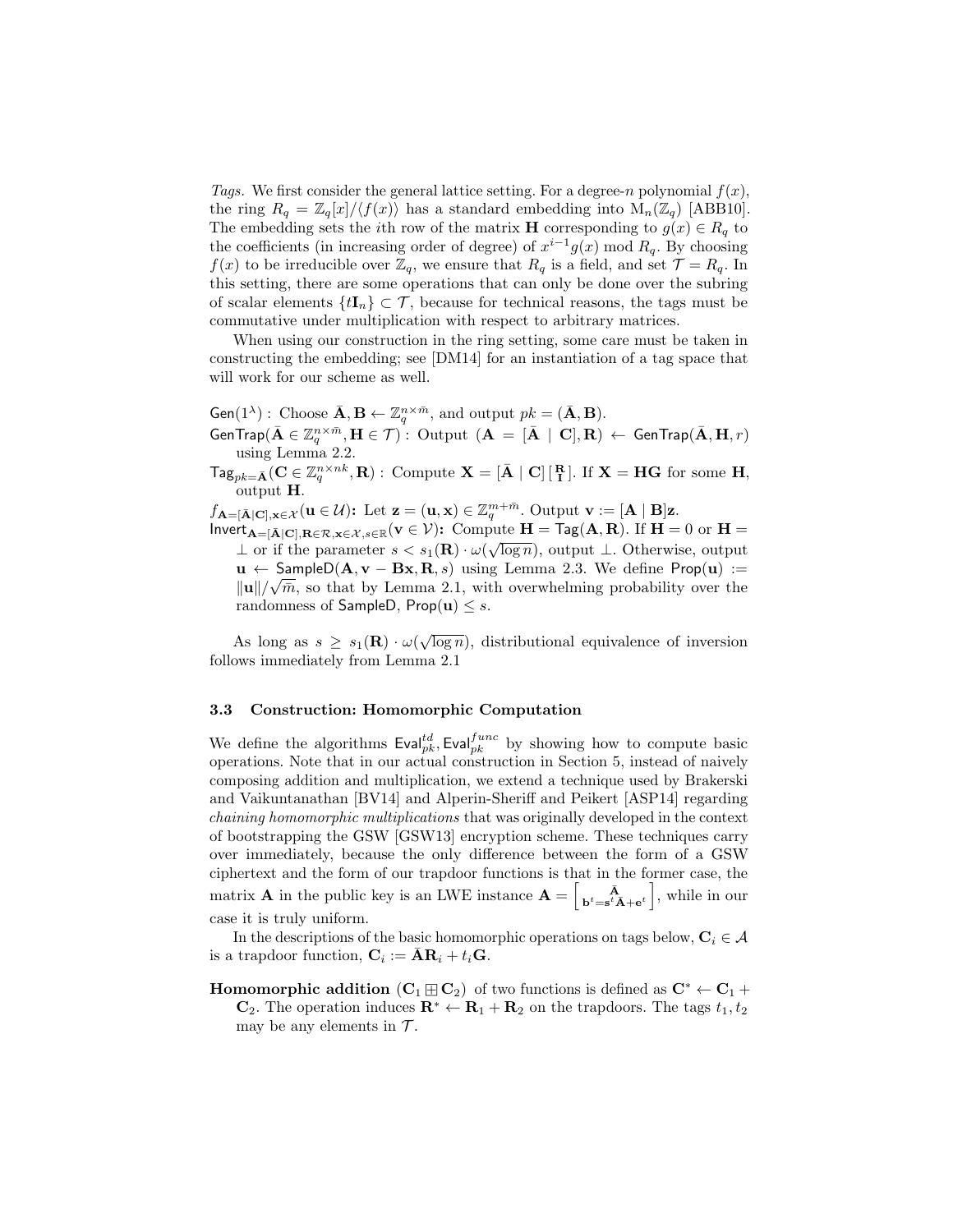- Homomorphic multiplication  $(C_1 \square C_2)$  is defined as  $C^* \leftarrow C_1 \cdot G^{-1}(C_2)$ , and is *right associative*. The operation induces  $\mathbf{R}^* \leftarrow \mathbf{R}_1 \mathbf{G}^{-1}(\mathbf{C}_2) + t_1 \mathbf{R}_2$  on the trapdoors. Here the tag  $t_1$  must be a scalar (of the form  $t_1I_n$ ), while  $t_2$ can be any element of  $\mathcal T$ . Unlike in the GSW scheme, we need to compute  $\mathbf{G}^{-1}(\mathbf{C}_2)$  in the deterministic manner described in Section 2.3.
- Multiplication by a constant  $(C \Box H)$  is defined as  $C^* \leftarrow C \cdot G^{-1}(HG)$ . The operation induces  $\mathbf{R}^* \leftarrow \mathbf{R} \mathbf{G}^{-1}(\mathbf{H}\mathbf{G})$  on the trapdoor. The constant tag H may be any element in  $\mathcal{T}$ , but the tag t associated with C must be a scalar.
- Addition of a constant  $(C \boxplus H)$  is defined as  $C^* \leftarrow C + HG$ . This operation does not affect the trapdoor, which remains R. Both the constant tag H and the tag t associated with C may be any element in  $\mathcal{T}$ .

## 3.4 Construction: Security

We now prove the security of our PHTDF construction under the SIS assumption.

**Theorem 3.2.** Let g be admissible with parameter s for  $\hat{T} := \{t_i\}_{i \in [\kappa]}$ . Assum**independent 3.2.** Let g be admissible with parameter s for  $I := \{i_i\}_{i \in [\kappa]}$ . Assuming the  $\text{SIS}_{n,q,\beta}$  assumption holds for  $\beta := O(s^2 \sqrt{n \log q})$ , the scheme satisfies  $CRP_{n,q,\hat{T}}$  security.

*Proof.* Let g be admissible with parameter s for  $\hat{T} := \{t_i\}_{i \in [\kappa]}$ . Now, assume there exists an adversary  $A$  that wins the PHTDF security game for the above scheme with non-negligible probability  $\delta$  with respect to g and  $\hat{T}$ . We consider an alternate game where we change our PHTDF by setting  $\mathbf{B} = \bar{\mathbf{A}}\mathbf{S}$  for  $\mathbf{S} \leftarrow D_{\mathbb{Z},\omega(\sqrt{\log n}}^{\bar{m}\times\bar{m}}$ instead of choosing it uniformly at random. By Lemma 2.1, this change is statistically indistinguishable and it does not affect our ability to invert, so that the adversary  $\mathcal A$  still wins with non-negligible probability.

We now give a reduction to SIS. The reduction uses the challenge matrix  $\overline{\mathbf{A}}$  as the public key. It then computes  $(C_i, R_i) \leftarrow$  GenTrap $(\bar{A}, t_i, \omega(\sqrt{\log n}))$ . We can invert with parameter s on any trapdoor function and trapdoor  $\mathbf{C}', \mathbf{R}'$  output by Eval $_{pk}^{func}$ , Eval $_{pk}^{td}$  when computing g homomorphically on  $\hat{T}$  and arbitrary other tags  $T' := \{t'_j\}_{j \in [\ell]}$  as long as  $g(\hat{T}, T')$  is invertible, so we can properly answer all of  $A$ 's inversion queries.

With non-negligible probability  $\delta$ ,  $\mathcal A$  eventually outputs tag sets  $T^{(1)} :=$  $\{t_j^{(1)}\}_{j \in [\ell]}, T^{(2)} := \{t_j^{(2)}\}_{j \in [\ell]}$  such that  $g(\hat{T}, T^{(1)}) = g(\hat{T}, T^{(2)}) = 0$  along with  $({\bf u}^{(1)}\, =\, ({\bf u}^{(1)}_1\, \in\, \mathbb{Z}_q^{\bar{m}}, {\bf u}^{(1)}_2\, \in\, \mathbb{Z}_q^{nk}), {\bf x}^{(1)}), ({\bf u}^{(2)}\, =\, ({\bf u}^{(2)}_1\, \in\, \mathbb{Z}_q^{\bar{m}}, {\bf u}^{(2)}_2\, \in\, \mathbb{Z}_q^{nk}), {\bf x}^{(2)})$ such that  $\textsf{Prop}(\mathbf{u}^{(1)}), \textsf{Prop}(\mathbf{u}^{(2)}) \ \leq \ s, \ \mathbf{x} \ \neq \ \mathbf{x}' \ \text{ and } \ f_{\mathbf{A}^{(1)} = [\bar{\mathbf{A}}] \mathbf{C}^{(1)}], \mathbf{x}^{(1)}}(\mathbf{u}^{(1)}) \ =$  $f_{\mathbf{A}^{(2)}=[\bar{\mathbf{A}}|\mathbf{C}^{(2)}],\mathbf{x}^{(2)}}(\mathbf{u}^{(2)}),$  where  $\mathbf{C}^{(b)}:=\text{Eval}_{pk}^{func}(g,\{t_i\},\{t_j^{(b)}\}).$  Since g is admissible with parameter s, we have  $\mathbf{C}^{(b)} = \overline{\mathbf{A}} \mathbf{R}^{(b)}$ , where  $s_1(\mathbf{R}^{(b)}) \leq s/\omega(\sqrt{\log n})$ . Let

 $\mathbf{v} := \mathbf{u}^{(1)}_1 - \mathbf{u}^{(2)}_1 + \mathbf{R}^{(1)}\mathbf{u}^{(1)}_2 - \mathbf{R}^{(2)}\mathbf{u}^{(2)}_2 + \mathbf{S}(\mathbf{x}^{(1)} - \mathbf{x}^{(2)})$ 

Recalling the definition of f, we then have that  $\overline{\mathbf{A}v} = 0$ .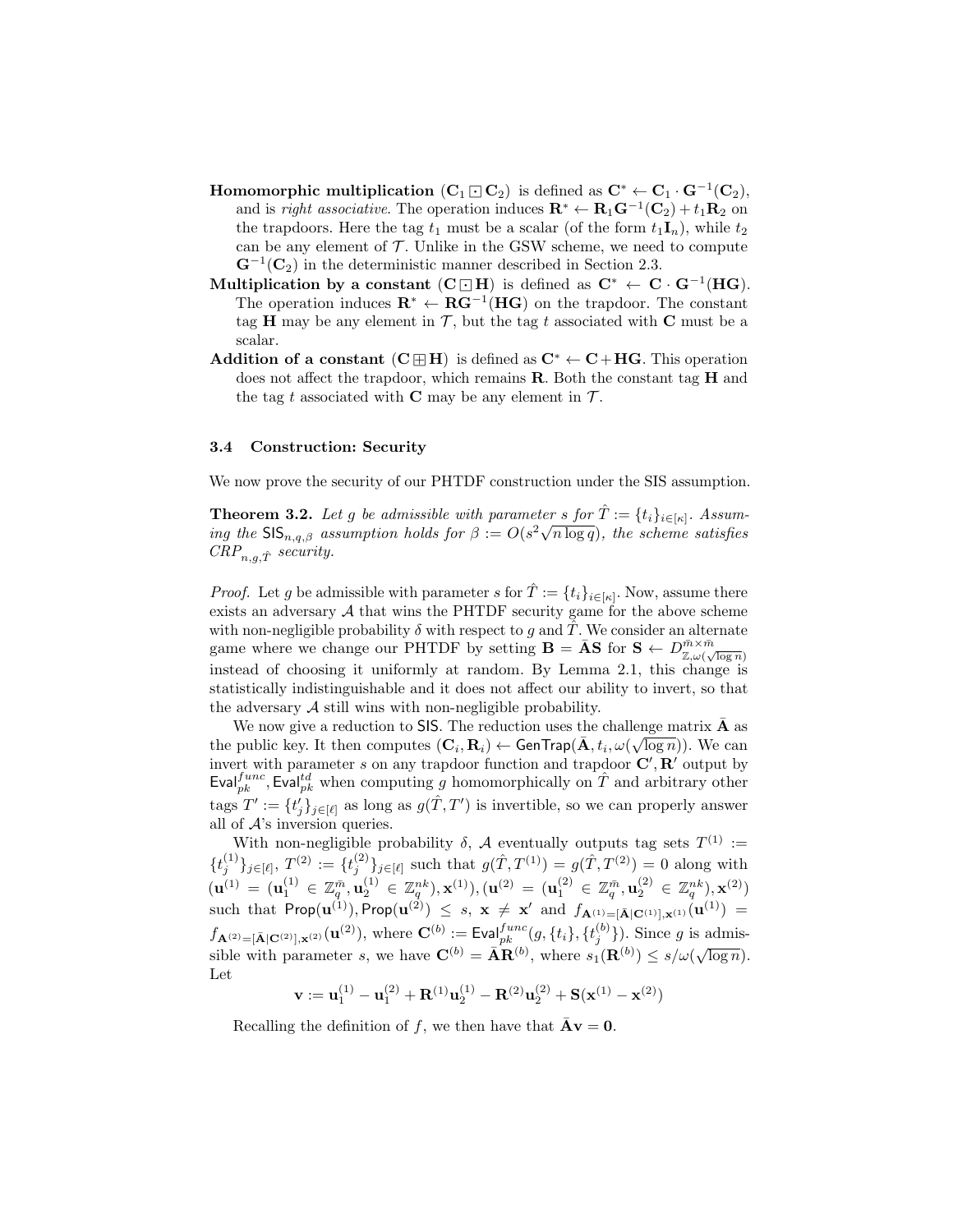Since  $\mathsf{Prop}(\mathbf{u}^{(1)}), \mathsf{Prop}(\mathbf{u}^{(2)}) \leq s$ , by Lemma 2.1 with overwhelming probability  $\|\mathbf{R}^{(b)}\mathbf{u}_2^{(b)}\| \leq O(s^2)$ √  $(\frac{\overline{n}}{\overline{n}+nk}) \leq O(s^2\sqrt{n \log q})$ . The other terms in **v** can be  $\|\mathbf{R}^{\vee}\mathbf{u}_{2}\| \leq O(s \left(\sqrt{m} + nk\right)) \leq O(s)$ <br>bounded at or below  $O(s^2\sqrt{n \log q})$ , so

$$
\|\mathbf{v}\| \le O(s^2(\sqrt{n\log q})) \le \beta
$$

Thus, in order to show that we have in fact solved SIS, we need only show that with non-negligible probability,  $\mathbf{v} \neq \mathbf{0}$ . To do so, we let  $\mathbf{x}^* = \mathbf{x}^{(1)} - \mathbf{x}^{(2)}$ and choose some entry of  $\mathbf{x}^*$  that is nonzero (since  $\mathbf{x}^{(1)} \neq \mathbf{x}^{(2)}$ , such an entry exists); without loss of generality we may say it is  $x_1^*$ . Now, let s be the first column of S, let b be the first column of B, and fix the last  $\bar{m} - 1$  columns of S as well as  $\mathbf{u}^{(b)}$ ,  $\mathbf{R}^{(b)}$ . Then we have  $\mathbf{v} = \mathbf{0}$  only if  $\mathbf{s} \cdot x_1^* = \mathbf{y}$  for some fixed  $\mathbf{y}$ . Over the view of the adversary, s is distributed as a discrete Gaussian of parameter larger than  $2\eta_{\epsilon}(\Lambda^{\perp}(\bar{\mathbf{A}}))$  for an  $\epsilon = \text{negl}(n)$  over the coset  $\Lambda_{\mathbf{b}}^{\perp}(\bar{\mathbf{A}})$ . As a result, by Lemma 2.1 we have  $\mathbf{s} = \mathbf{y}/x_1^*$  with only negligible probability, so that with probability  $\delta - \text{negl}(n)$ ,  $\mathbf{v} \neq \mathbf{0}$  and we have solved SIS.

# 4 Signatures from PHTDFs

Here we show how to construct a statically secure (eu-scma) signature scheme using a PHTDF, in a manner that encompasses both our signature scheme and that of Ducas and Micciancio. The reduction itself depends directly on the properties of the *admissible* function q that is homomorphically computed in the Sign and Ver algorithms. We recall that one can apply the efficient generic transformation using chameleon hash functions to achieve full (eu-acma) security.

# 4.1 Required Properties of the Function  $g$  and Tags

In order for our construction to work, we need to be able to choose two different sets of tags  $\hat{T} = \{t_i \in \mathcal{T}\}\$ , one set for the actual scheme and one set for the security reduction, to use when calling  $(a_i, r_i) \leftarrow$  GenTrap $(pk, \hat{t}_i)$ . In particular, when  $g: \mathcal{T}^{\kappa} \times \mathcal{T}^{\ell} \to \mathcal{T}$  is homomorphically evaluated  $Q = \text{poly}(n)$  times on the fixed set of tags  $\hat{T}$  and on sampled sets of tags  $T := \{t_j\} \leftarrow D_{\mathcal{T}^{\ell}}$ , we need the following properties to be fulfilled:

**Actual Scheme** The tag homomorphically computed by  $g$  must always be invertible.

- Security Reduction Here, we need two different properties to be satisfied with non-negligible probabilities:
	- 1. At most one of the Q sets of tags  $T_i \leftarrow D_{\mathcal{T}^{\ell}}$  (corresponding to signature queries by the adversary) may result in  $g(\hat{T}, T_i) = 0$ .
	- 2. A chooses tags  $T^* := \{t_j^*\}$  for his forgery such that  $g(\hat{T}, T^*) = 0$ .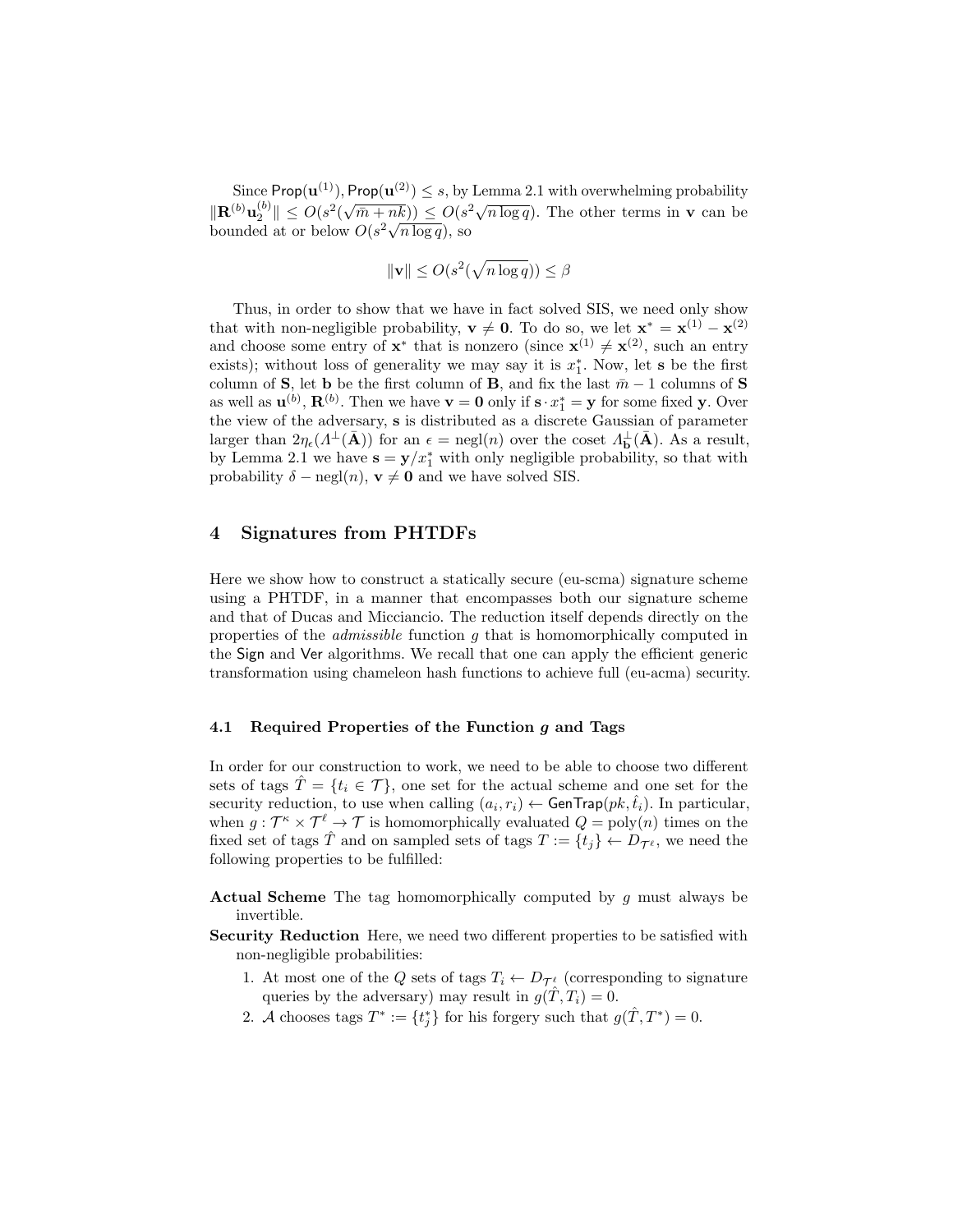## 4.2 Generic Signature Scheme from PHTDFs

We now present our generic signature scheme constructed from a PHTDF. It is parameterized by a security parameter  $\lambda$  as well as a family of functions  ${g : \mathcal{T}^{\kappa} \times \mathcal{T}^{\ell} \to \mathcal{T}} \in \mathcal{G}$  admissible with parameter s and sets of tags  $\hat{T} := \{\hat{t}_i \in \mathcal{T}^{\kappa} \times \mathcal{T}^{\ell} \to \mathcal{T}\}$  $\mathcal{T}$ <sub>i∈[ $\kappa$ ]</sub>, which allow us to satisfy the properties in Section 4.1 for the actual scheme, and  $\hat{T}^* := \{\hat{t}_i^* \in \mathcal{T}\}_{i \in [\kappa]}$ , which allow us to satisfy the properties for the security reduction. The specific choice of function will depend on a parameter  $d = \omega(\log \log n)$  (so that  $2^{\lfloor c^d \rfloor}$  for some constant  $c > 1$  is superpolynomially large), which in our concrete construction of g corresponds to the degree of a polynomial. Below, we assume that  $d$  is fixed and so the specific function  $g$  in the family is determined.

We also have some requirements for the index space  $X$ . In particular, we need there to exist a collision-resistant hash function  $h: \{0,1\}^* \to \mathcal{X}$  such that there is some  $x^* \in \mathcal{X}$  that is not in the range of h, i.e. no  $\mu$  exists such that  $h(\mu) = x^*$ . In our concrete instantiation, we can satisfy this property by choosing a collision-resistant hash function which maps into  ${0,1}^{\bar{m}}$  (in which case any  $x^* \in \mathcal{X} = \{-1, 0, 1\}^{\bar{m}}$  with a negative element is not in the range of h and is therefore not a valid hash of any message).

Gen(1<sup> $\lambda$ </sup>): Compute  $pk_{\text{PHTDF}} \leftarrow \text{PHTDF}$ . Gen(1<sup> $\lambda$ </sup>), and then let  $v \leftarrow \mathcal{V}$ ,  $\{(a_i, r_i) \leftarrow$ PHTDF.GenTrap $(pk_{\text{PHTDF}}, t_i) \}_{i \in [\kappa]}$ . We set  $vk = (pk_{\text{PHTDF}}, \{a_i\}_{i \in [\kappa]}, v),$  $sk = (\{r_i\}_{i \in [\kappa]}).$ 

 $Sign(sk, x = h(\mu) \in \mathcal{X})$ : Sample  $T := \{t'_j\} \leftarrow D_{\mathcal{T}^{\ell}}$ , and compute

 $r^* \leftarrow \textsf{Eval}^{td}_{pk}(g, \{(a_i, r_i)\}_{i \in [\kappa]}, T)$  and  $a^* \leftarrow \textsf{Eval}^{func}_{pk}(g, \{a_i\}_{i \in [\kappa]}, T)$ . Let  $u \leftarrow$ Invert<sub>r\*,pk,a\*,x,s</sub> $(v)$ , and output  $\sigma = (u, T)$ .

 $\mathsf{Ver}(vk, x = h(\mu) \in \mathcal{X}, \sigma = (u, T \in \mathcal{T}^{\ell})$ : Compute  $a^* \leftarrow \mathsf{Eval}_{pk}^{func}(g, \{a_i\}_{i \in [\kappa]}, T)$ , and verify that  $f_{pk,a^*,x}(u) = v$  and that  $\mathsf{Prop}(u) \leq s$ .

Correctness. We immediately have that the scheme is correct, since in the actual scheme the homomorphically computed tag will always be invertible, and a  $u$ output by lnvert<sub>r\*,pk,a\*,x,s</sub>(v) will always satisfy  $f_{pk,a^*,x}(u) = v$ , and will with overwhelming probability satisfy that  $\mathsf{Prop}(u) \leq s$ .

Security Reduction. We prove that this signature scheme satisfies eu-scma security assuming the underlying PHTDF satisfies  $(\lambda, g, T)$ -CRP security for g admissible with parameter s on a set of tags  $\hat{T} := \{t_i\}_{i \in [\kappa]}$ .

**Theorem 4.1.** Let q be admissible with parameter s on a set of tags  $\hat{T} := \{\hat{t}_i\}$ which allow us to satisfy the properties for the security reduction described in Section 4.1 with non-negligible probabilities  $\epsilon_1 := \epsilon_1(Q, d, \delta), \epsilon_2 := \epsilon_2(Q, \delta)$ respectively against an eu-scma adversary A making Q signature queries and succeeding with probability  $\delta$ . Then there exists an algorithm  $S^{\mathcal{A}}$  that breaks the  $(\lambda, g, \hat{T})$ -CRP security of the underlying PHTDF with probability  $\epsilon^* = (\delta - (1 - \hat{T}))$  $\epsilon_1$ )) $\epsilon_2$ , and so the above signature scheme is eu-scma secure.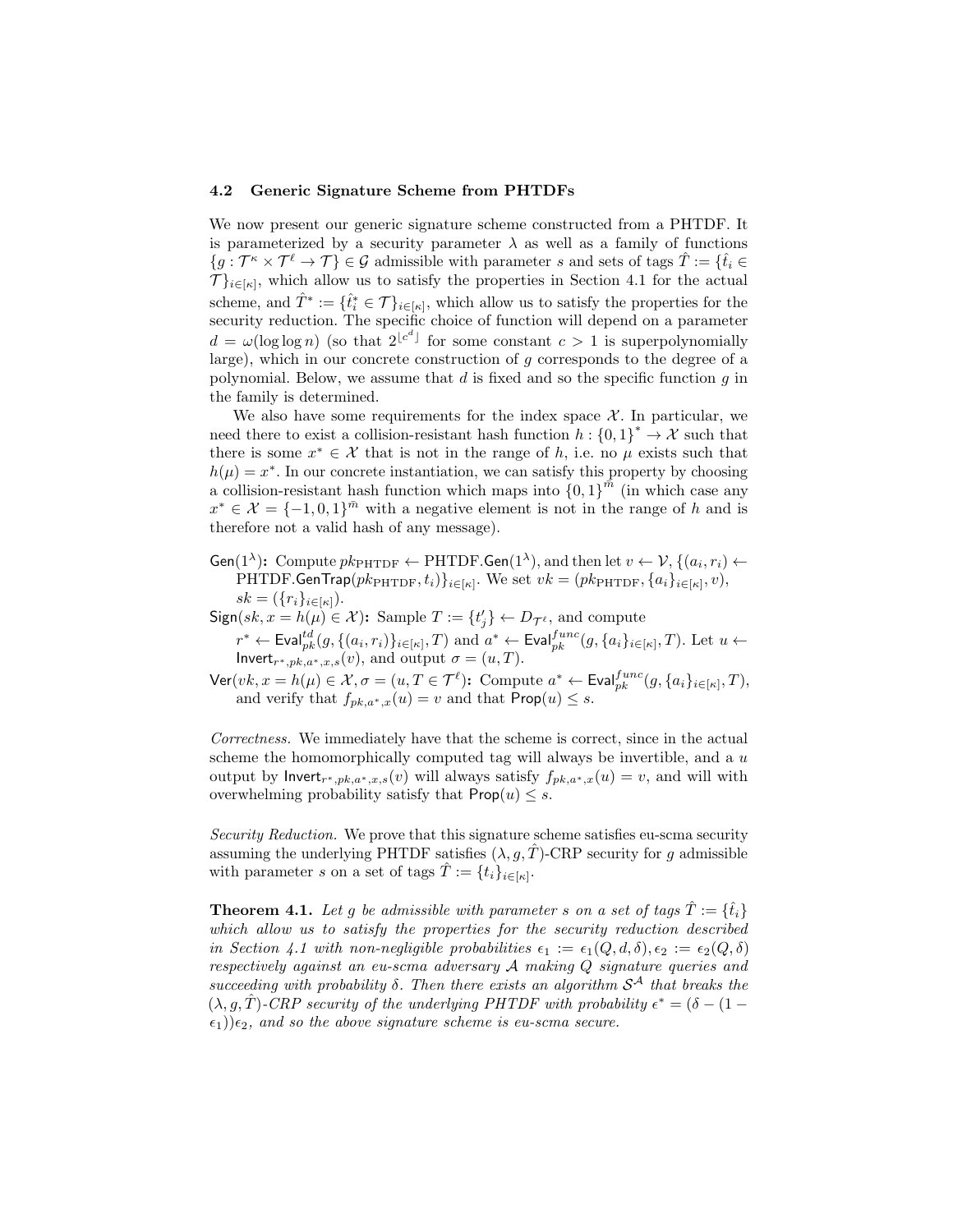*Proof.* We assume we have an adversary  $A$  against the eu-scma security game who makes Q signature queries and succeeds in outputting a successful forgery with probability  $\delta$ . The simulator S first receives the Q messages  $(x^{(j)} = h(\mu^{(j)}) \in \mathcal{X})$ from the adversary. Next, it samples Q sets of tags  $T_i := \{t_{ij}\}_{j \in [\ell]} \leftarrow D_{\mathcal{T}^{\ell}}$ . With probability  $\epsilon_1$ , at most one set of these tags will result in  $g(\hat{T}, T_i) = 0$ . If there is more than one such set of tags, the simulator aborts (this happens with probability at most  $(1 - \epsilon_1)$ ). Otherwise, it invokes the  $(\lambda, g, \{t_i\})$ -CRP security game, receiving back  $pk_{\text{PHTDF}}$  and  $A := \{a_i\}_{i \in [\kappa]}.$ 

Now, if there exists a  $T_i$  such that  $g(\hat{T}, T_i) = 0$ , we set  $T^{\diamond} := T_i$  and  $x^{\diamond} := x^{(i)}$ . Otherwise, we choose some tag set<sup>2</sup>  $\tilde{\overline{T}} \in \mathcal{T}^{\ell}$  ourselves such that  $q(\hat{T}, \overline{T}) = 0$  and sample some  $\bar{x}$  from the set of elements in  $\mathcal X$  not in the range of the hash function h. We then set  $T^{\diamond} := \overline{T}$ ,  $\mu^{\diamond} := \overline{\mu}$ . We then compute  $a \leftarrow \text{Eval}_{pk}^{func}(g, A, T^{\diamond}),$ sample  $u^{\diamond} \leftarrow D_{\mathcal{U}}$ , and set  $v \leftarrow f_{pk,a,\mu^{\diamond}}(u^{\diamond})$ ; the signature for message  $\mu^{\diamond}$  is  $\sigma^{\diamond} = (u^{\diamond}, T^{\diamond})$ . By the distribution equivalence of inversion property of the PHTDF, this is statistically indistinguishable from having chosen  $v \leftarrow \mathcal{V}$ .

We have thus "programmed" in a signature for the tag/hashed message pair  $(T^{\diamond}, x^{\diamond})$ . For the rest of the messages,  $g(\tilde{T}, T_i)$  is invertible, so S is able to compute signatures for hashed messages  $x^{(i)} = h(\mu^{(i)})$  by making inversion queries on  $v, x^{(i)}$ ,  $T_i$ , receiving back  $u_i$  and setting  $\sigma_i = (u_i, T_i)$  to be the signature. S then sends the verification key  $(pk_{\text{PHTDF}}, \{a_i\}, v)$  and the signatures  $\sigma_i$  to the adversary  $A$ , thus successfully simulating the public key and signatures in a manner indistinguishable from an actual attack.

Now, conditioned on having made it this far, since the second needed property for the security reduction is satisfied by g and T, with probability  $\epsilon_2$  the tag T<sup>\*</sup> used by the adversary in a successful forgery  $(\sigma^* = (u^*, T^*), x^* =$  $h(\mu^*)$  with  $\mu^* \notin {\{\mu^{(i)}\}_{i \in [Q]} }$  will be such that  $g(\hat{T}, T^*) = 0$ . Letting  $a^b \leftarrow$ Eval $f_{pk}^{tunc}(g, \{a_i\}, T^{(b)})$  for  $b \in \{*, \diamond\}$ , we have that

$$
f_{pk_{\text{PHTDF}},a^*,x^*}(u^*) = f_{pk_{\text{PHTDF}},a^{\diamond},x^{\diamond}}(u^{\diamond}) = v,
$$

and that  $\mathsf{Prop}(u^*)$ ,  $\mathsf{Prop}(u^{\diamond}) \leq s$ . If  $x^{\diamond} = x^{(i)}$  for some i, then by the collisionresistance of h,  $x^{\diamond} \neq x^*$ , while if  $x^{\diamond}$  was chosen from outside the range of h, then we immediately have that  $x^{\diamond} \neq x^* = h(\mu^*)$ . As a result, we have that  $x^{\diamond} \neq x^*$ , so that we have broken the  $(\lambda, g, \hat{T})$ -CRP security of the underlying PHTDF.

# 5 Lattice-Based Instantiation of the Function g

We now give the main result of our paper, the lattice-based instantiation of a function  $g$  to be homomorphically evaluated in our signature scheme, and the method of choosing tags for it that allow us to fulfill the properties described in Section 4.1.

<sup>&</sup>lt;sup>2</sup> Note that such a tag set must exist since g and  $\hat{T}$  allow us to fulfill the second required property for the security reduction.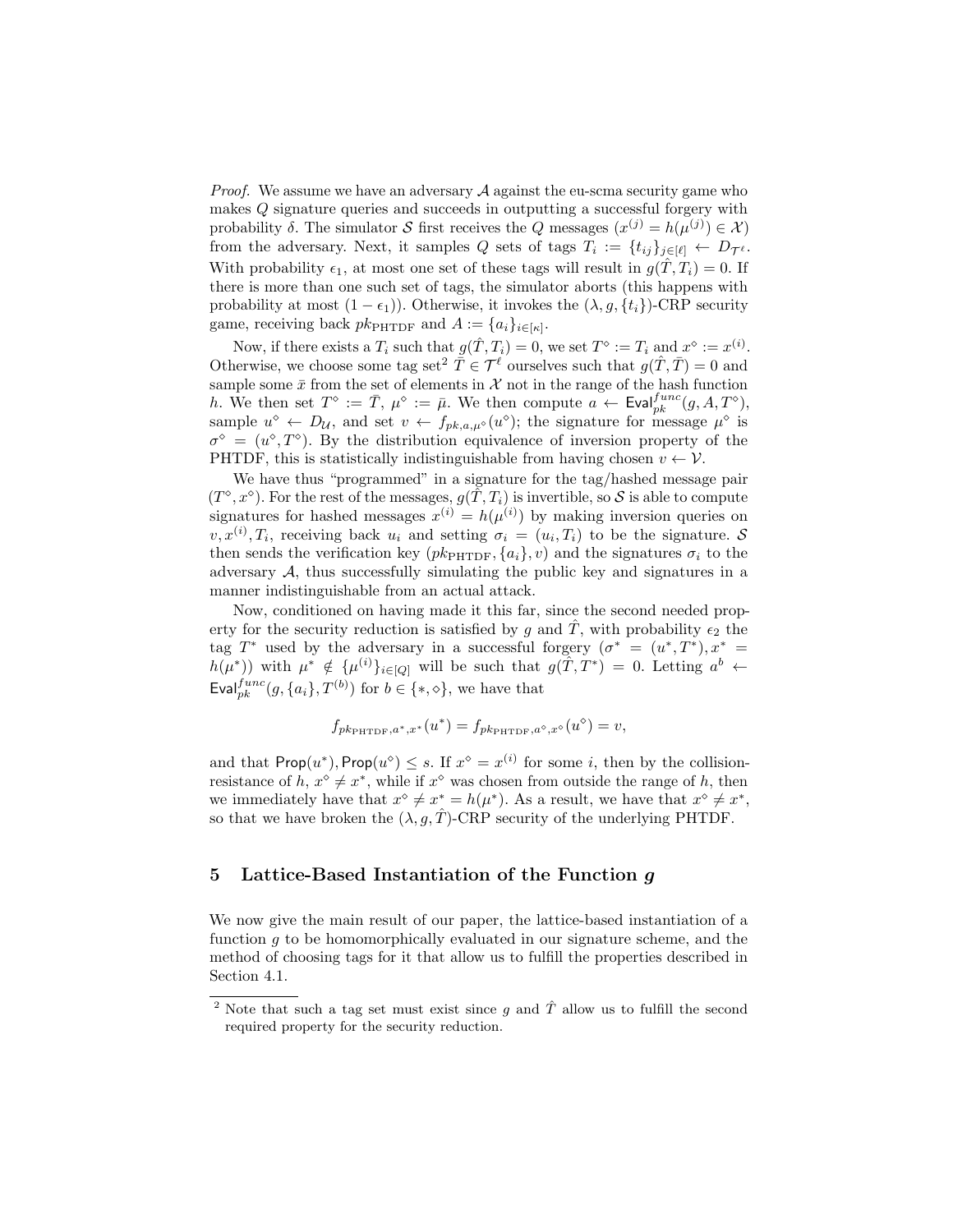**Theorem 5.1.** Let g be as defined in Algorithm 1,  $c > 1$  be a constant. Let  $d = \omega(\log \log n)$ , and let  $\beta \ge O(d^{2d}n^{11/2} \log^{13/2} q)$ . Assume there exists an euscma adversary making  $Q$  signature queries that succeeds with probability  $\epsilon$  against the signature scheme of Section 4 instantiated with the lattice-based PHTDF of Section 3, where  $2Q^2/\epsilon \leq 2^{\lfloor c^d \rfloor}$ . Then there exists an algorithm  $S^{\mathcal{A}}$  that solves  $\mathsf{SIS}_{n,q,\beta}$  with probability  $\frac{\delta^{1+c}}{4Q^{2c}} - \mathrm{negl}(n)$ .

The remainder of this section is devoted to proving those parts of this theorem we have not already shown in Theorem 3.2 and Theorem 4.1.

#### 5.1 Tag Instantiations

We define the explicit distribution  $T \leftarrow D_{\mathcal{T}^{\ell}}$  used as the "tag" part of the signatures from Section 4.2, following the instantiation of Ducas and Micciancio. Recall that our tag space is, in the general setting, an embedding of  $GF(q^n)$ (represented as  $R_q := \mathbb{Z}_q[x]/\langle f(x) \rangle$  for  $f(x)$  irreducible over  $\mathbb{Z}_q$ ) into  $\mathbb{Z}_q^{n \times n}$ . Each tag set consists of d elements, where  $d = \omega(\log \log n)$ . However, these  $\dot{d}$  elements each correspond to specific subsets of coefficients of a degree  $e := 2^d = O(n)$ polynomial in  $R_q$  (the tag prefixes below), so that in the signatures, we can represent the entire set of tags with a single polynomial in  $R_q$ . As a result, our signatures remain short.

Concretely, for the constant  $c > 1$  mentioned in the theorem statement above, we define sets of tag prefixes  $\mathcal{T}_i = \{0,1\}^{c_i}$  of lengths  $c_0 = 0, c_i = \lfloor c^i \rfloor$  for  $i \in [d]$ . For full tags  $t \in \mathcal{T} = \mathcal{T}_d$  and  $i \leq d$ , we write  $t \leq \mathcal{T}_i$  for its prefix of length  $c_i$ and  $t_{[i]}$  for the difference  $t_{\leq i}(x) - t_{\leq i-1}(x) \in R_q$ .

We technically have more freedom than the previous work when it comes to identifying tag prefixes with ring elements, as we do not need our tag prefixes to satisfy geometric properties. Instead, the critical requirement is that for any two distinct tag prefixes  $t, t' \in \mathcal{T}_i$ , the difference  $t(X) - t'(X)$  is *invertible* over  $R<sub>q</sub>$ . However, for simplicity, we may nonetheless use the identification described therein, where a tag prefix  $t = [t_0, \ldots, t_{c_i-1}] \in \mathcal{T}_i$  is mapped to the ring element  $t(X) = \sum_{j < c_i} t_j X^j \in R_q.$ 

As in the Ducas-Micciancio scheme, to choose how to tag the homomorphic trapdoor matrices  $A_i$  in the public key, we have a confined guessing stage [BHJ<sup>+</sup>14] where we let  $i^* \leq d$  be the smallest index such that  $2Q^2/\epsilon \leq |\mathcal{T}_{i^*}|$ , where Q is the number of signature queries made by the adversary and  $\epsilon$  is the adversary's probability of success in the eu-scma security game. Note that such an index exists, since  $2Q^2/\epsilon \leq 2^{\lfloor c^d \rfloor} = |\mathcal{T}_d|$ . This choice of i<sup>\*</sup> guarantees that for Q tags  $\{t^{(j)}\}_{j\in Q}$  chosen uniformly at random from T, their prefixes  $\{t^{(j)}_{\leq i}$  $\{3i*\}{\leq i^*}$ of length  $c_{i^*}$  will all be distinct except with probability at most  $\delta/2$ . For our construction of g, this guarantees that  $g(\hat{T}, \tilde{t}^{(j)}) = 0$  for at most one tag (the first security property from Section 4.1). We then choose a prefix  $t^{\diamond}_{\leq i^*} \in \mathcal{T}_{i^*}$ uniformly at random, with the hope that the tag  $t^*$  in the forgery output by the adversary is such that  $t^{\diamond}_{\leq i^*} = t^*_{\leq i^*}$  (so that for our construction, we will have that  $g(\hat{T}, t^*) = 0$ , satisfying the second security property). By keeping the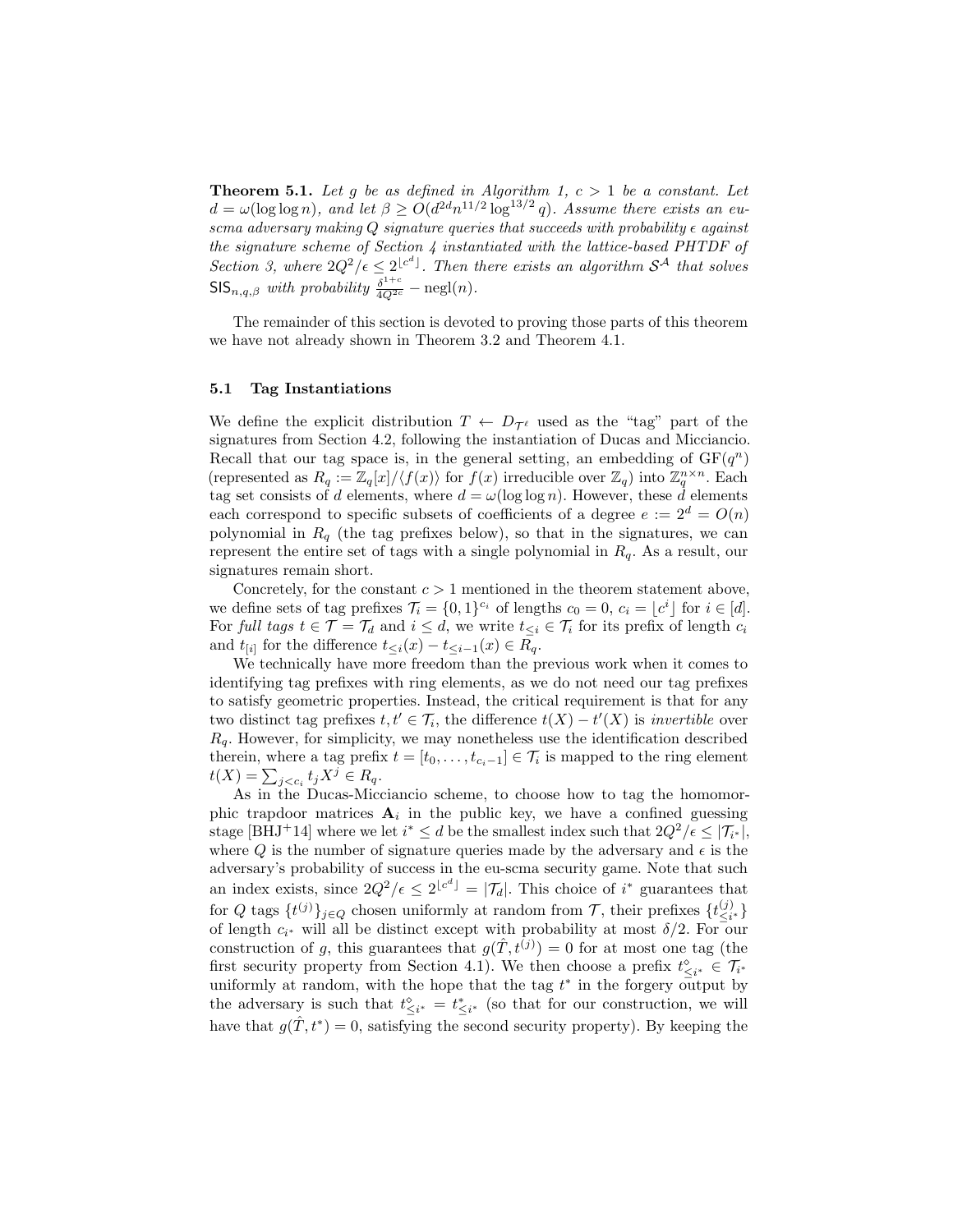adversary's view statistically independent of our choice of prefix, we will have that  $t_{\leq i^*}^{\diamond} = t_{\leq i^*}^*$  with probability  $1/|\mathcal{T}_{i^*}|$ . Following the proof of security for the generic signature scheme in Section 4.2, if one of the tags  $t^{(j)}$  is such that  $t_{\leq i}^{(j)}$  $\zeta_i^{(j)} = t_{\leq i^*}^{\diamond}$ , we set  $t^{\diamond} = t^{(j)}$ , and if not, we choose the full tag  $t^{\diamond}$  uniformly at random from the set of tags with prefix  $t_{\leq i^*}^{\diamond}$ . Our choice of  $i^*$  guarantees that  $2^{c_{i^*}-1} < \frac{2Q^2}{\delta} \leq 2^{c_{i^*}} = |\mathcal{T}_{i^*}|$ . We also have that  $c_{i^*} \leq c^{i^*} = c(c^{i^*-1}) < c(c_{i^*-1}+1)$ . As a result, we have that  $|\mathcal{T}_{i^*}| \leq 2^{c(c_{i^*}-1)+1} \leq (\frac{4Q^2}{\delta})^c$ , so that the second security property is fulfilled with probability at least  $(\frac{\delta}{4Q^2})^c$ .

In the various previous "vanishing trapdoor"-based signature schemes, the public key contained  $d+1$  trapdoor functions  $a_i$ , and the function g computed homomorphically was linear over the  $d+1$  associated tags  $\hat{T} = (\hat{t}_0, \hat{t}_1, \dots, \hat{t}_d)$ . Specifically, letting  $T = (t_1, \ldots, t_d) \leftarrow D_{\mathcal{T}^d}$ , the function g was

$$
g(\hat{T},T) := t_0 + \sum_{i \in [d]} \hat{t}_i t_i.
$$

To achieve the required properties for the actual scheme, they set  $\hat{t}_0 = 1$ ,  $\hat{t}_i = 0$ for  $i \in [d]$ , so that the homomorphically computed tag  $g(T, \cdot) = 1$  was always invertible. In the security reduction, they let  $t_{\leq i^*}^*$  be the prefix of length  $i^*$  on which they hoped the adversary will forge. Then they set  $\hat{t}_0 = -t^*_{\leq i^*}, \hat{t}_i = 1$  for  $1 \leq i \leq i^*$  and  $\hat{t}_i = 0$  for  $i^* < i \leq d$ .

In our scheme, we have only two trapdoor functions  $a_0 = \mathbf{A}_0$ ,  $\tilde{a} = \tilde{\mathbf{A}}$  in the public key, and compute  $degree-(d-1)$  polynomials. We set the associated tags  $t_0, t$  as follows:

Actual Scheme: Let  $\hat{t}_0 = 1, \, \tilde{t} = 0.$ 

**Security Reduction:** Let  $t^*_{\leq i^*}$  be the prefix of length  $i^*$  on which we hope the adversary will forge. Then we let  $\hat{t}_0 = -t^*_{\leq i^*}, \, \tilde{t} = i^*.$ 

## 5.2 Computation of g

To help compute  $g$ , in Gen we add to the public key  $d$  the coefficients of degree  $d-1$  polynomials  $p_1, \ldots, p_d \in \mathbb{Z}_q[x]$  with the following behavior:

$$
p_i(x) := \begin{cases} 1 & 1 \le x \le i \\ 0 & i < x \le d \end{cases} = \sum_{j \in \{0, d-1\}} c_{ij} x^j
$$

Since  $\mathbb{Z}_q$  is a finite field, these polynomials have a unique realization as degree  $d-1$  polynomials over  $\mathbb{Z}_q$ , and their coefficients can easily be computed using Lagrange interpolation; see, i.e. [Sha79]. The total number of bits required to store the coefficients is  $d^2 \log q = o(n)$ , so they do not increase the asymptotics of the public key (and technically the coefficients may be computed on the fly from  $d$  and  $q$  alone).

We can now give a concrete definition of the function  $q$  in terms of input tags  $\hat{t}_0, \tilde{t}$  (which will be associated with the trapdoors as discussed in the previous section) and  $T = (t_1, \ldots, t_d)$ . We have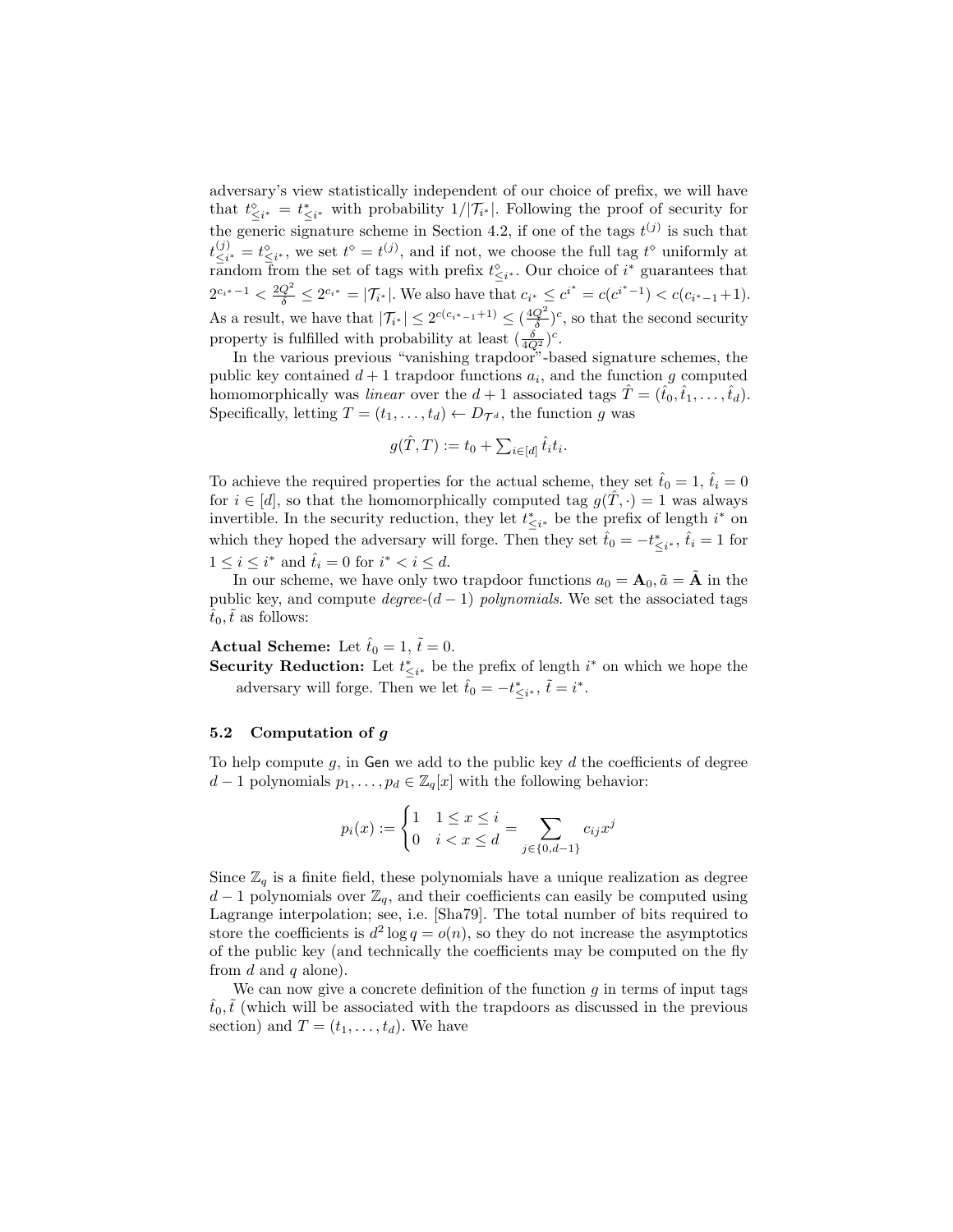$$
g(\hat{T} = (\hat{t}_0, \tilde{t}), T) := \hat{t}_0 + \sum_{i \in [d]} (p_i(\tilde{t})t_i).
$$

To reduce the space required and the noise growth of the trapdoors when evaluating g homorphically on input  $(T = (\hat{t}_0, \tilde{t}), T \leftarrow D_{\mathcal{T}^d}$  using the PHTDF from Section 3, we instead compute  $g$  in a slightly different manner. In the clear, we view g in an alternative (but identical) form (recall that  $c_{ij}$  is the jth coefficient of the polynomial  $p_i$  described above):

$$
g(\hat{T} = (\hat{t}_0, \tilde{t}), T) := \hat{t}_0 + \sum_{j=0}^{d-1} \left( \tilde{t}^j \sum_{i \in [d]} (c_{ij} t_i) \right).
$$

Homomorphically, we evaluate g using Algorithm 1. In the algorithm,  $S_i$  is the trapdoor for  $\mathbf{B}_i$ ,  $\hat{t}_0$  is the tag for  $\mathbf{A}_0$ ,  $\tilde{t}$  is the tag for  $\tilde{\mathbf{A}}$ .

| <b>Algorithm 1</b> Eval $f_{nk}^{func}(g, A_0, \tilde{A}, T)$ and Eval $f_{nk}^{td}(g, (A_0, R_0), (\tilde{A}, \tilde{R}, T))$ |                                                                                                     |  |  |  |
|--------------------------------------------------------------------------------------------------------------------------------|-----------------------------------------------------------------------------------------------------|--|--|--|
| $\mathbf{B}_0 \leftarrow (\sum_{i \in d} c_{i0} t_i) \mathbf{G}$                                                               | $\mathbf{S}_0 \leftarrow \mathbf{0}$                                                                |  |  |  |
| $\mathbf{B}_1 \leftarrow \mathbf{G}$                                                                                           | $S_1 \leftarrow 0$                                                                                  |  |  |  |
| for $j \in [d-1]$ do                                                                                                           |                                                                                                     |  |  |  |
| $B_1 \leftarrow \tilde{A} \cap B_1$                                                                                            | $\mathbf{S}_1 \leftarrow \tilde{\mathbf{R}} \mathbf{G}^{-1}(\mathbf{B}_1) + \tilde{t} \mathbf{S}_1$ |  |  |  |
| $\mathbf{B}_2 \leftarrow \mathbf{B}_1 \boxdot (\sum_{i \in [d]} c_{ij} t_i)$                                                   | $\mathbf{S}_2 \leftarrow \mathbf{S}_1 \mathbf{G}^{-1} (\sum_{i \in [d]} c_{ij} t_i \mathbf{G})$     |  |  |  |
| $\mathbf{B}_0 \leftarrow \mathbf{B}_0 \boxplus \mathbf{B}_2$                                                                   | $S_0 \leftarrow S_0 + S_2$                                                                          |  |  |  |
| end for                                                                                                                        |                                                                                                     |  |  |  |
| $\mathbf{B}_0 \leftarrow \mathbf{B}_0 \boxplus \mathbf{A}_0$                                                                   | $\mathbf{S}_0 \leftarrow \mathbf{S}_0 + \mathbf{R}_0$                                               |  |  |  |
| return $B_0$                                                                                                                   | return $S_0$                                                                                        |  |  |  |

Correctness of the algorithm follows by inspection.

#### 5.3 Noise Growth Analysis

We now proceed to analyze the noise growth of the trapdoor  $S_0$  for  $B_0$  in Algorithm 1. The following theorem covers the tag settings in both the actual scheme and the security reduction.

**Theorem 5.2.** Let  $\bar{\mathbf{A}} \in \mathbb{Z}_q^{n \times \bar{m}}$  for  $\bar{m} = O(n \log q)$ . Let  $r = \omega(\sqrt{\log n})$ . Sample  $(\mathbf{A}_0, \mathbf{R}_0) \leftarrow \mathsf{GenTrap}(\bar{\mathbf{A}}, \hat{t}_0\mathbf{I}, r)$  for some  $\hat{t}_0 \in \mathbb{Z}_q$ ,  $(\tilde{\mathbf{A}}, \tilde{\mathbf{R}}) \leftarrow \mathsf{GenTrap}(\bar{\mathbf{A}}, \tilde{t}\mathbf{I}, r)$ for some  $\tilde{t} \leq d \in \mathbb{Z}_q$ . Then the noise level in the trapdoor  $S_0$  for  $B_0$  returned by Algorithm 1 is at most  $d^d r O(n^{5/2} \log^3 q)$ . In particular, the function g as evaluated by Algorithm 1 is admissible with parameter  $s = d^d O(n^{5/2} \log^3 q)$ .

*Proof.* Let  $S_i$  denote the trapdoor for  $B_i$  in Algorithm 1. We denote by  $B_{i,j}$ ,  $\mathbf{S}_{i,j}$  the value of  $\mathbf{B}_i$ ,  $\mathbf{S}_i$  at the end of the *j*th iteration. We have that at the end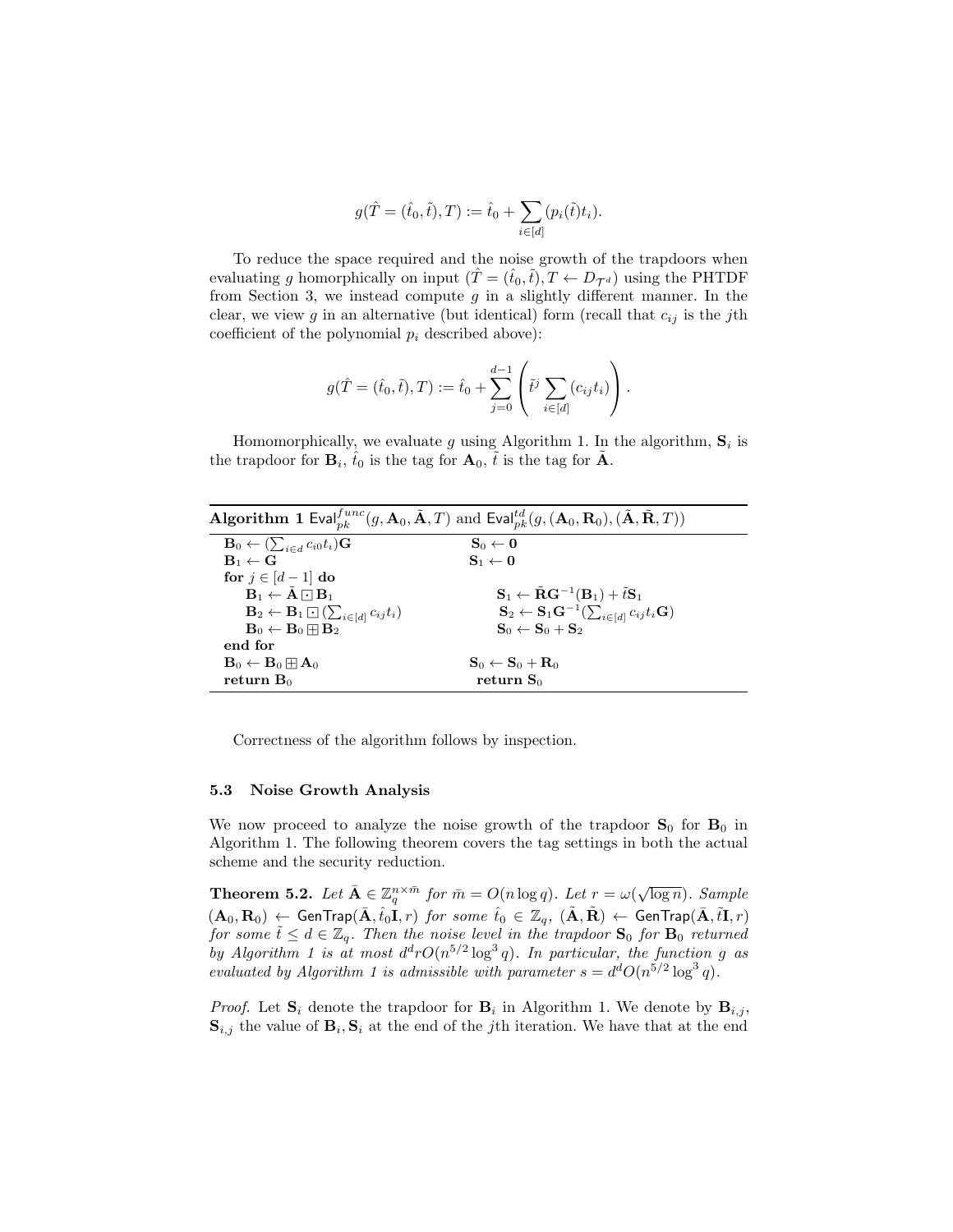of the jth iteration,

$$
\mathbf{S}_{1,j} = \tilde{\mathbf{R}}(\sum_{\ell=0}^{j-1} \tilde{t}^{\ell} \mathbf{G}^{-1}(\mathbf{B}_{1,j-\ell-1})),
$$

so that  $s_1(\mathbf{S}_{1,j}) \leq j \cdot d^{j-1}nk \cdot s_1(\mathbf{R}) \leq d^jr \cdot O(n^{3/2} \log^2 q)$ . As a result, we have that  $s_1(\mathbf{S}_{2,j}) \leq d^j r \cdot O(n^{5/2} \log^3 q)$ . Since the final value of  $\mathbf{S}_0$  is just  $\sum_{j \in [d-1]} \mathbf{S}_{2,j} + \mathbf{R}_0$ , we have that at the end of the algorithm,

$$
s_1(\mathbf{S}_0) \le d^d r O(n^{5/2} \log^3 q).
$$

# References

- [ABB10] S. Agrawal, D. Boneh, and X. Boyen. Efficient lattice (H)IBE in the standard model. In EUROCRYPT, pages 553–572. 2010.
- [AD97] M. Ajtai and C. Dwork. A public-key cryptosystem with worst-case/averagecase equivalence. In STOC, pages 284–293. 1997.
- [Ajt96] M. Ajtai. Generating hard instances of lattice problems. Quaderni di Matematica, 13:1–32, 2004. Preliminary version in STOC 1996.
- [ASP14] J. Alperin-Sheriff and C. Peikert. Faster bootstrapping with polynomial error. In CRYPTO (1), pages 297–314. 2014.
- [BG14] S. Bai and S. D. Galbraith. An improved compression technique for signatures based on learning with errors. In Topics in Cryptology - CT-RSA 2014 - The Cryptographer's Track at the RSA Conference 2014, San Francisco, CA, USA, February 25-28, 2014. Proceedings, pages 28–47. 2014.
- [BGG<sup>+</sup>14] D. Boneh, C. Gentry, S. Gorbunov, S. Halevi, V. Nikolaenko, G. Segev, V. Vaikuntanathan, and D. Vinayagamurthy. Fully key-homomorphic encryption, arithmetic circuit abe and compact garbled circuits. In EURO-CRYPT, pages 533–556. 2014.
- [BHJ<sup>+</sup>14] F. Böhl, D. Hofheinz, T. Jager, J. Koch, and C. Striecks. Confined guessing: New signatures from standard assumptions. Journal of Cryptology, pages 1–33, 2014.
- [Boy10] X. Boyen. Lattice mixing and vanishing trapdoors: A framework for fully secure short signatures and more. In *Public Key Cryptography*, pages 499–517. 2010.
- [BV11] Z. Brakerski and V. Vaikuntanathan. Efficient fully homomorphic encryption from (standard) LWE. In FOCS, pages 97–106. 2011.
- [BV14] Z. Brakerski and V. Vaikuntanathan. Lattice-based FHE as secure as PKE. In Innovations in Theoretical Computer Science, ITCS'14, Princeton, NJ, USA, January 12-14, 2014, pages 1–12. 2014.
- [CHKP10] D. Cash, D. Hofheinz, E. Kiltz, and C. Peikert. Bonsai trees, or how to delegate a lattice basis. J. Cryptology, 25(4):601–639, 2012. Preliminary version in Eurocrypt 2010.
- [DDLL13] L. Ducas, A. Durmus, T. Lepoint, and V. Lyubashevsky. Lattice signatures and bimodal gaussians. In Advances in Cryptology - CRYPTO 2013 - 33rd Annual Cryptology Conference, Santa Barbara, CA, USA, August 18-22, 2013. Proceedings, Part I, pages 40–56. 2013.